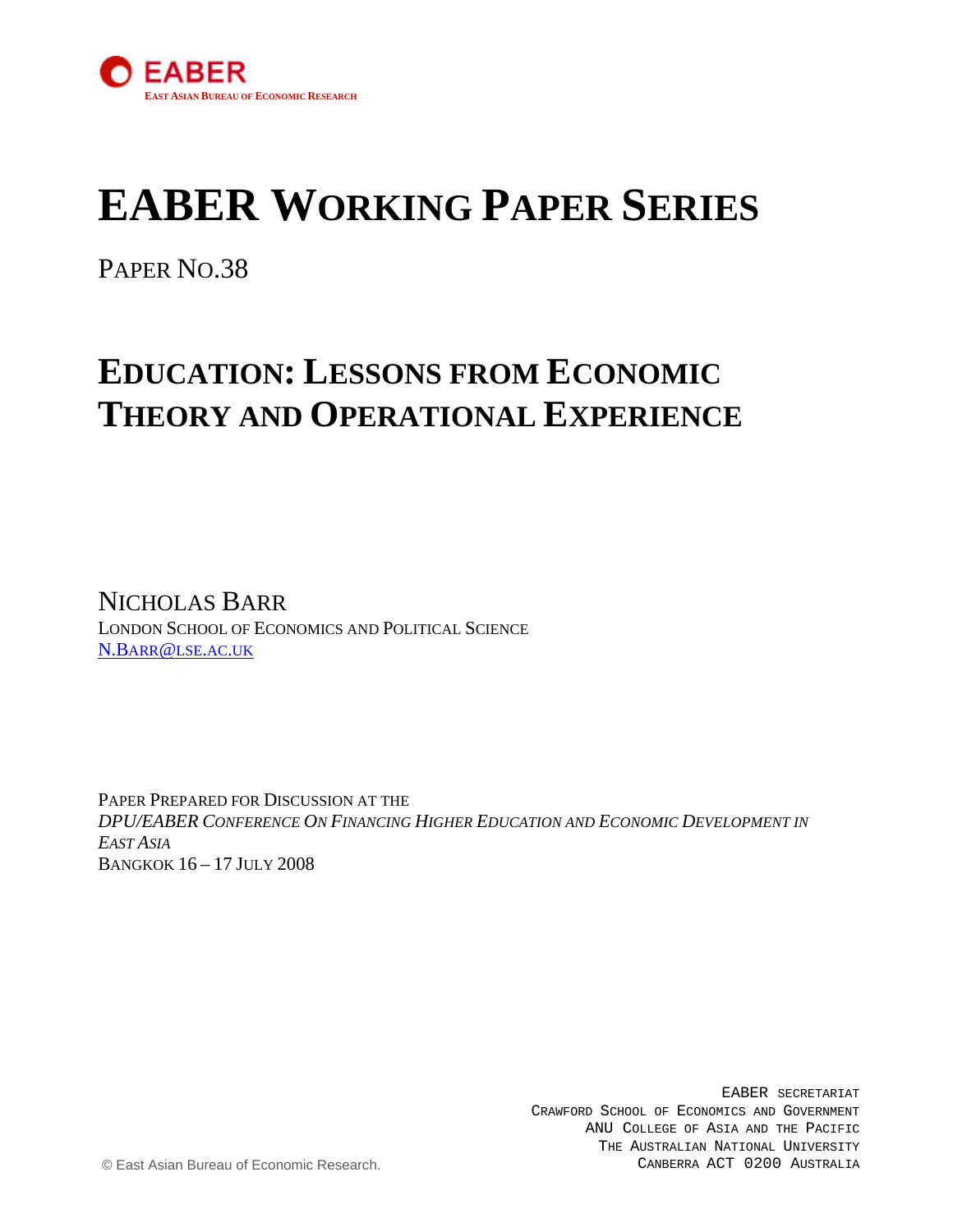## Financing higher education: Lessons from economic theory and operational experience

Nicholas Barr

June 2008

Paper to be presented at Conference on Financing Higher Education and Economic Development in East Asia, Bangkok, 16-17 July 2008

Draft. Not for quotation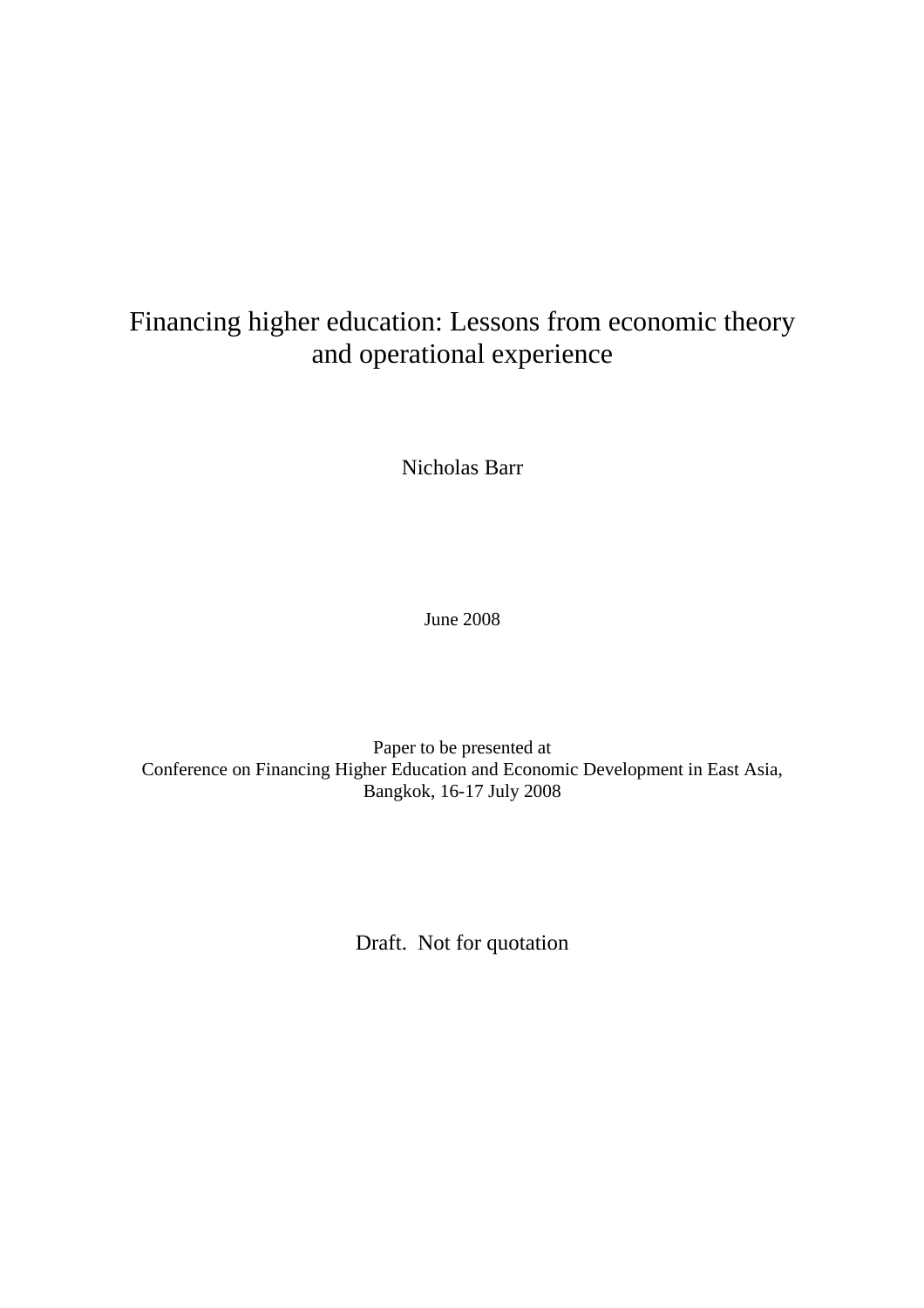## **Financing higher education: Lessons from economic theory and operational experience** [1](#page-2-0)

Nicholas Barr<sup>[2](#page-2-1)</sup> London School of Economics

This paper talks about how to pay for teaching at universities. It does not talk about financing research, nor about any particular country. Instead, its purpose is to offer a toolkit for policy makers thinking about reform.

 The paper sets out lessons for policy design from economic theory (section 2) and the experience of developed countries (section 3). Economic theory, however, is not enough. Policy design that outstrips a country's capacity to implement it effectively is bad policy design. This paper therefore deliberately goes beyond theory to include lessons about implementation (section 4). The paper concludes with discussion of the resulting system.

## **1 The backdrop**

Higher education matters – and always will – because knowledge for its own sake is important. But, in sharp contrast with 50 years ago, higher education now matters also for national economic performance and for individual life chances. Technological advance has driven up the demand for skills. To compete internationally, countries need mass highquality higher education.

 That immediately raises the question of how to pay for it. Countries typically pursue three goals in higher education: larger quantity with good access, higher quality, and constant or falling public spending. It is possible to achieve two but only at expense of the third. Systems can be

• Large and tax-financed, but with worries about quality (France, Germany, Italy);

<span id="page-2-0"></span><sup>&</sup>lt;sup>1</sup> This paper is a shortened version of Barr (2008), which draws on earlier writing, notably Barr (2004*a*), much of it growing out of work over many years with Iain Crawford (see Barr and Crawford, 2005).

<span id="page-2-1"></span><sup>&</sup>lt;sup>2</sup> Professor of Public Economics, London School of Economics and Political Science, Houghton Street, London WC2A 2AE, UK: Tel: +44-20-7955-7482; Fax: +44-20-7955-7546; Email: [N.Barr@lse.ac.uk](mailto:N.Barr@lse.ac.uk); [http://econ.lse.ac.uk/staff/nb.](http://econ.lse.ac.uk/staff/nb)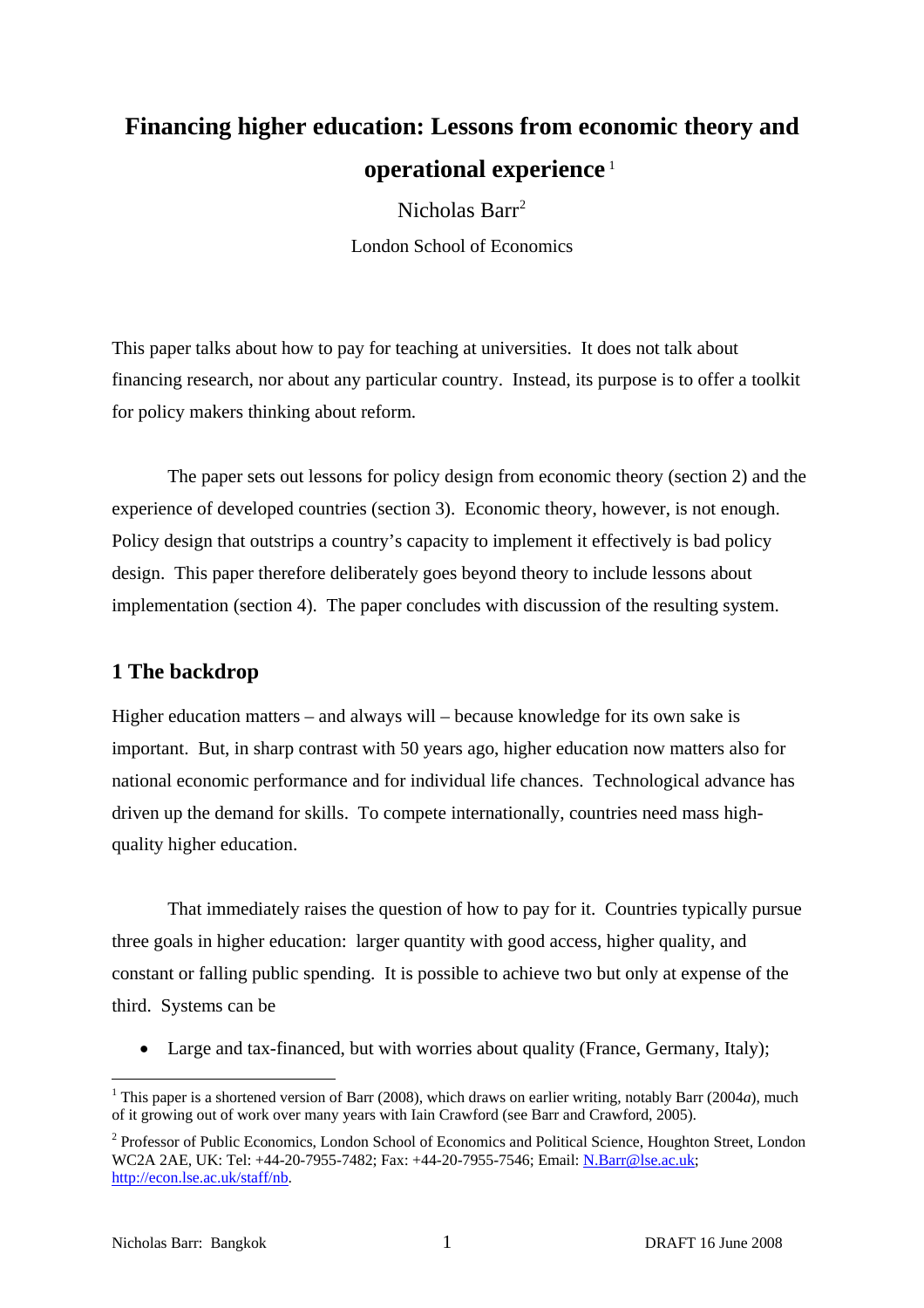- High-quality and tax-financed, but small (the UK till 1989);
- Large and good-quality, but fiscally expensive (Scandinavia).

There is nothing illogical about the last option, but it is unsustainable in most countries, not least because of competing fiscal pressures connected with population ageing (see Barr and Diamond, 2008), advances in medical care, and increased international competitive pressures ('globalisation'). Thus the only realistic way of achieving all three objectives is to supplement public finance with private finance. The scale of the task should not be underestimated. In South Korea the participation rate in tertiary education is 82 per cent; total spending on tertiary education is 2.6 per cent of GDP, double the average for the EU19 of 1.3 per cent; and *private* spending on tertiary education in South Korea is significantly higher than *total* (public plus private) spending in any OECD country except the USA and Canada (OECD 2006, Table B2.1b, all figures for 2003).

 A related issue is how to promote quality. Part of the story is adequate finance; but there is also the issue of how to ensure that resources for higher education are used efficiently. As discussed later, competitive systems of higher education tend to produce higher quality, at least as measured by world rankings.

## **2 Lessons from economic theory**

This section sets out three central lessons from economic theory for a system that seeks to strengthen the quality of higher education while simultaneously promoting access: competition is beneficial (section 2.1), graduates should contribute to the cost of their degree (section 2.2), and well-designed loans have core characteristics (section 2.3). Section 2.4 outlines the resulting policy strategy.

## 2.1 Competition is beneficial

The case for competition in higher education is not ideological, but rooted in the economics of information.

Fifty years ago, richer countries generally had small university systems offering degrees in a limited range of subjects. It that world it was possible, as a polite myth, to assume that all universities were equally good and hence to fund them broadly equally.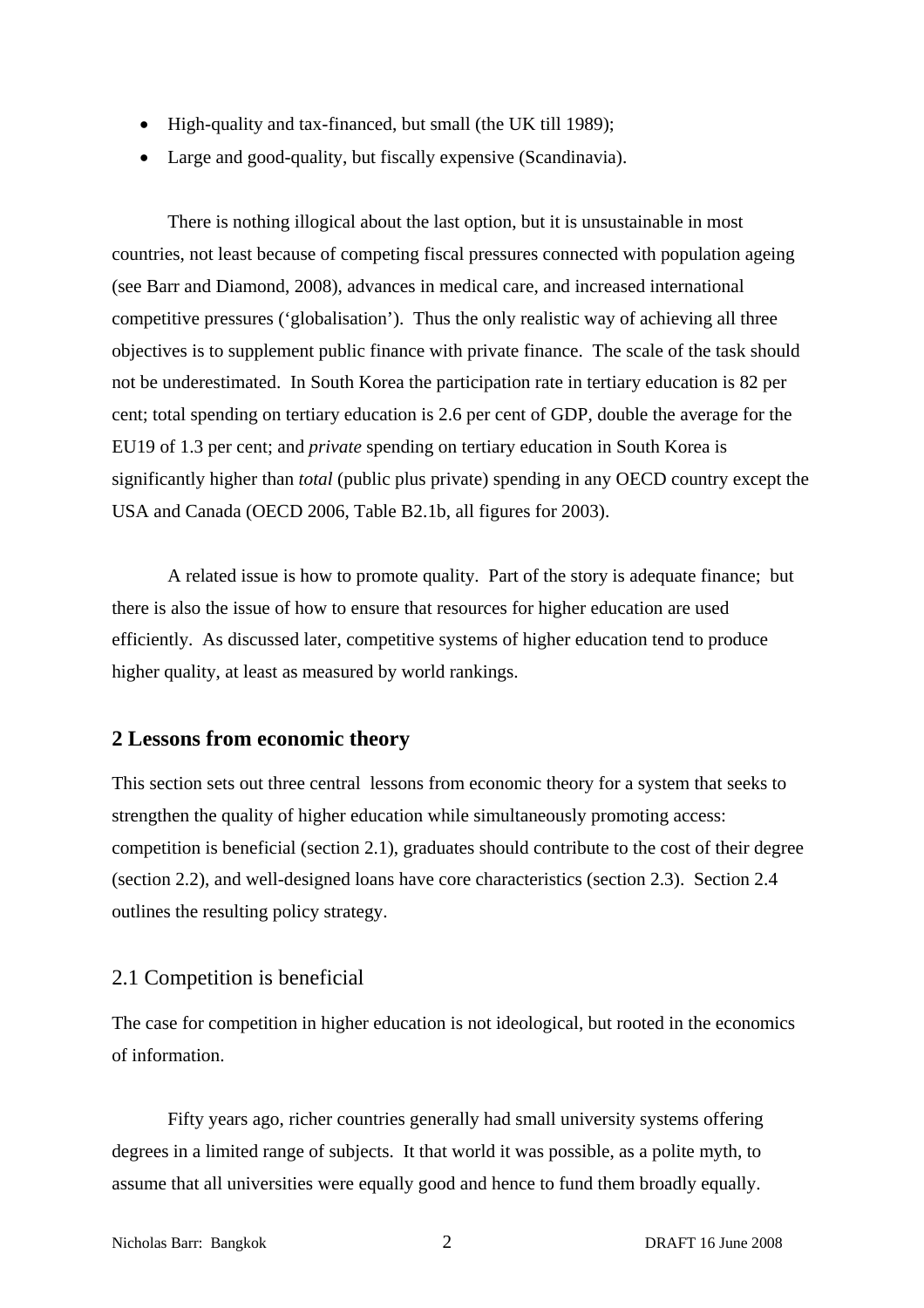Today there are more universities, more students, and much greater diversity of subjects. As a result, the characteristics and the costs of different degrees at different institutions vary widely, so that institutions need to be funded differentially – a problem too complex for any central planner. A mass system in an increasingly complex world needs a funding mechanism that allows institutions to charge differential fees to reflect different costs and objectives. Central planning is no longer feasible.

Nor is central planning desirable. It is a standard proposition in welfare economics that competition benefits consumers where consumers are well-informed (Barr, 2004*b*, Ch. 4). Students (in sharp contrast with school children or people with complex medical problems) are potentially well-informed consumers, and thus able to make choices which conform with their interests and those of the economy. Though that proposition is robust, there is an important exception: people from disadvantaged backgrounds might not be fullyinformed, emphasising the need for action to promote access. It should be noted that the same analytical approach can lead to very different conclusions for school education (Barr 2004*b*, Chs 13 and 14).

## 2.2 Graduates should contribute to the cost of their degree

Higher education creates benefits beyond those to the individual – benefits in terms of growth, the transmission of values, and the development of knowledge for its own sake, justifying continuing taxpayer subsidies. But there are also significant private benefits – in terms of higher earnings, more satisfying jobs and/or greater enjoyment of leisure – making it efficient and equitable that graduates bear some of the costs.

 Though the previous paragraph is uncontentious as far as it goes, policy makers – especially in Ministries of Finance – are keen to know the answers to two questions:

- What is the efficient level of spending on education?
- What is the efficient level of taxpayer subsidy?

These questions are important but unfortunately can be answered only indicatively. The conclusion of a very different literature (Sen, 1999; Barr, 1999) is that it is not possible to quantify a value-free definition of poverty. Instead, the decision about where to pitch the poverty line depends on social choice constrained by fiscal realities. Analogously, problems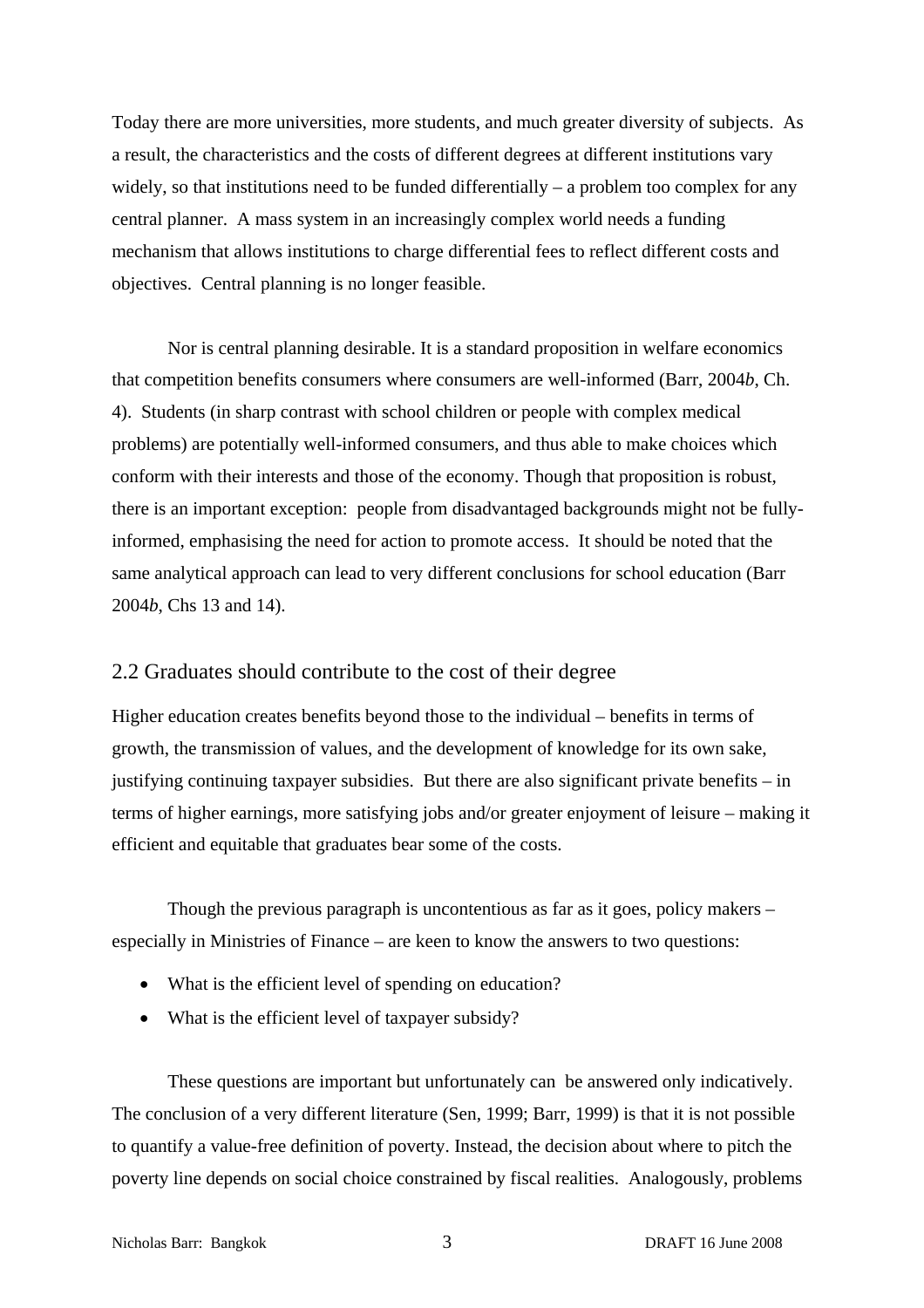<span id="page-5-0"></span>– of concept and of measurement – mean that the benefits to education cannot be quantified in any definitive way.

#### *Quantitative arguments*

In principle, it is efficient to devote resources to tertiary education to the point where their marginal social value equals their marginal social costs. Though it is possible to measure the costs of education, there are several reasons why there is no definitive way of quantifying social benefits: measuring outputs and inputs face major problems; and, even were these to be resolved, causality is problematic. The arguments summarised briefly below are set out more fully in Barr (2000).

 First, output cannot be measured, because there is no single definition of a 'good' education. Test scores are imperfect measures even where output is defined narrowly as technical achievement; they fail to capture broader benefits of education to the individual; and they take no account of a range of external benefits, including shared values. That the broader benefits are largely unmeasurable does not make them unreal.

Second, there are problems connecting output to educational inputs. Measuring inputs is not easy. It is possible to measure the quantity of teachers' and pupils' time, buildings, etc., but much harder to measure the quality of teachers, natural ability and the quality of parenting. A second problem is establishing the production function that connects inputs and outputs. Studies tend to assume (since no other assumption is available) that schools have a single, simple objective – maximising pupils' test scores. Though analytically tractable, this approach it is flawed: it implies, for example, that a school should stop teaching children who are not capable of passing tests.

 A third set of problems relate to establishing causality. The discussion above implicitly assumes that education increases individual productivity. What is known as the screening hypothesis questions the causal link, at least for post-primary education, arguing that education is associated with increased productivity but does not cause it.<sup>[3](#page-5-0)</sup> The argument has two elements.

 $3$  The large literature on this and other aspects of the economics of education is surveyed by Blaug (1976, 1985) and Glennerster (1993).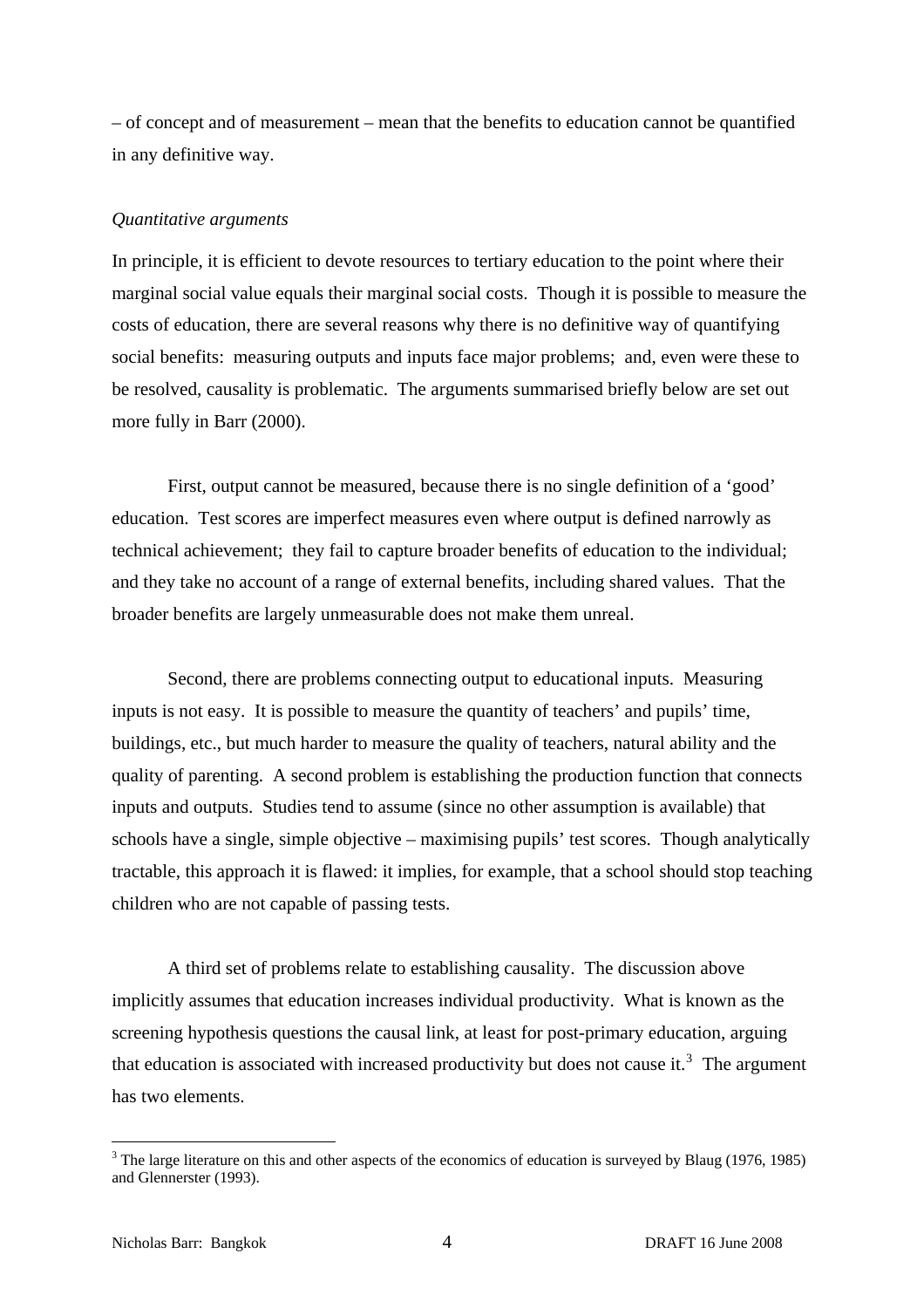- Individual productivity may be the result of natural ability rather than post-primary education (analogously, good health may be due more to a naturally strong constitution than to medical intervention).
- Firms seek high-ability workers but, prior to employing them, cannot distinguish high-ability from low-ability workers.

The two elements together suggest that there is no social benefit from post-primary education, but a private benefit for individuals, who face incentives to make themselves stand out. The screening hypothesis argues that post-primary education does exactly that: it gives a signal to prospective employers that it is in the individual's interest to acquire.

It is clear that the hypothesis does not hold fully. It fails where education includes professional training such as medicine. It also fails where there is more than one type of job: if skills and job characteristics are heterogeneous, education has a social benefit as a device for matching workers and jobs. The extent to which the hypothesis has some validity is an empirical matter, but clouded by the measurement problems already discussed, notably of such factors as natural ability and family background.

### *Qualitative arguments*

Thus it is not possible to quantify external benefits; hence there is no definitive answer to questions about the optimal size of the sector or the efficient level of taxpayer subsidy.

However, there are powerful qualitative arguments for increasing investment in human capital. Technological advance is a key driver. Though technological change reduces the need for some skills (user-friendly computers), it mostly increases the demand for skilled workers. In addition, skills date more quickly. The 'information age' can be taken to mean a need for education and training that is larger than previously, more diverse, and repeated, given the need for periodic retraining.

 Demographic change offers a second reason for increased investment in education. The rising proportion of older people foreshadows increased spending on pensions, medical care and long-term care. Part of the solution is to increase output sufficiently to meet the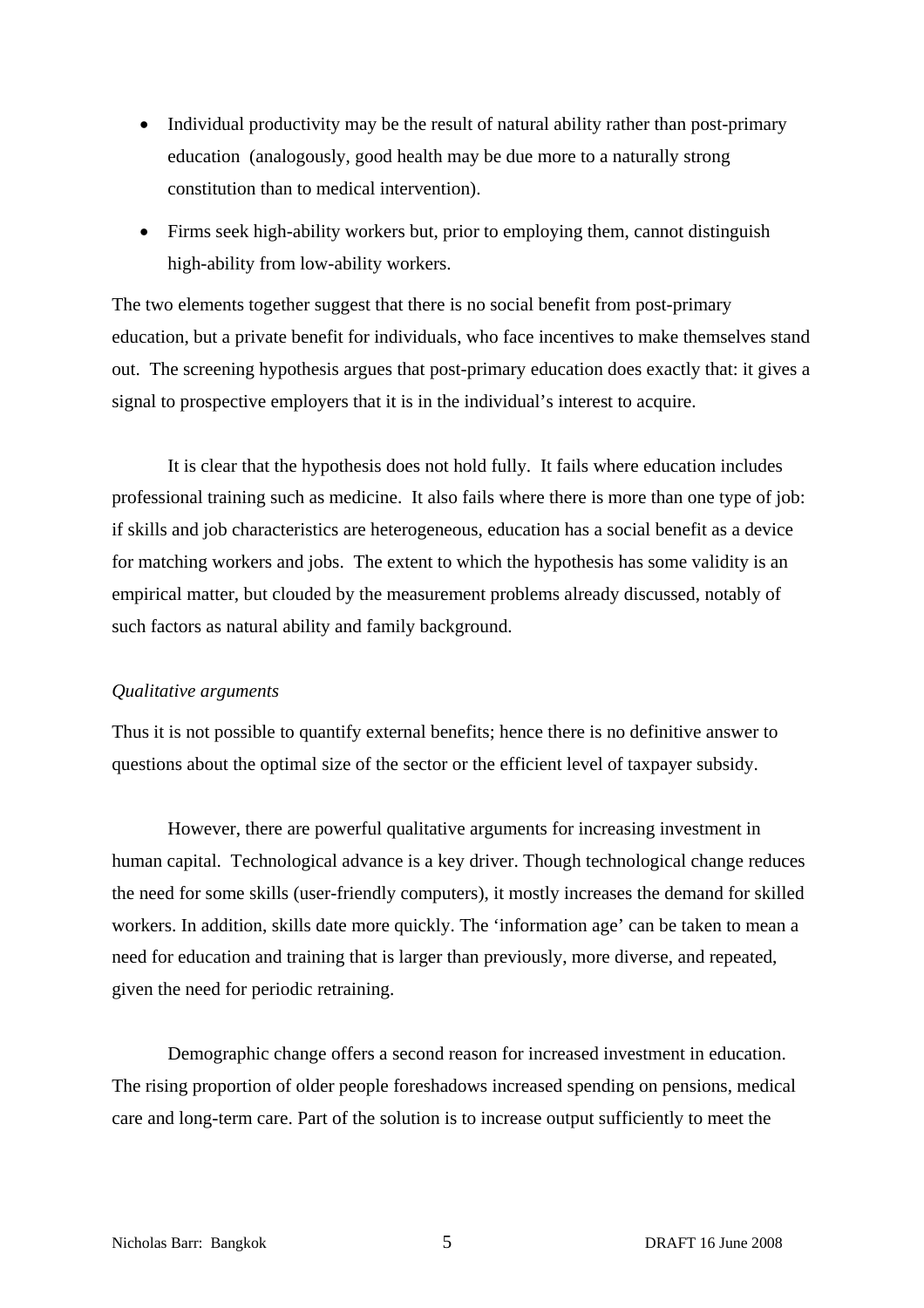<span id="page-7-0"></span>combined expectations of workers and pensioners.<sup>[4](#page-7-0)</sup> If workers are becoming relatively more scarce, the efficient response is to increase labour productivity. Demographic change is thus an argument for additional spending on investment both in physical and human capital.

For these reasons, the qualitative case for expanding higher education and continued taxpayer support is strong.

Alongside the case for expansion is a strong case for cost sharing, given the evidence on the private benefits to higher education. It is a standard proposition in economic theory that it is efficient (and usually also equitable) if a person pays for the private benefits he/she receives. However, beneficiaries should bear those costs when they can afford them – when they are graduates – not as students, leading directly to the third set of lessons from economic theory.

## 2.3 Well-designed loans have core characteristics

Two lines of argument support widespread student loans. As noted, it is not feasible to rely on taxation to finance high-quality mass higher education. As well as being infeasible, tax finance also undesirable, for at least three reasons. First, in most countries it has not significantly widened access. The UK record in this regard is shameful: in 2002, 81 per cent of children with parents from professional backgrounds went to university; the comparable figure for children from poorer backgrounds was 15 per cent (UK Education and Skills Select Committee, 2002, p. 19). Second, tax finance has not generally been able to protect quality; the days are gone when the higher education sector was small and competing claims on public funds less powerful. Finally, tax finance is generally regressive; participating in higher education is a matter of choice, and that choice is highly skewed to the better-off.

Thus the case for loans is twofold: well-designed loans bring in private-sector sources (graduates' repayments) to supplement tax revenues; and they address the regressivity of tax finance.

<sup>&</sup>lt;sup>4</sup> On the analytics, see Barr and Diamond (2008).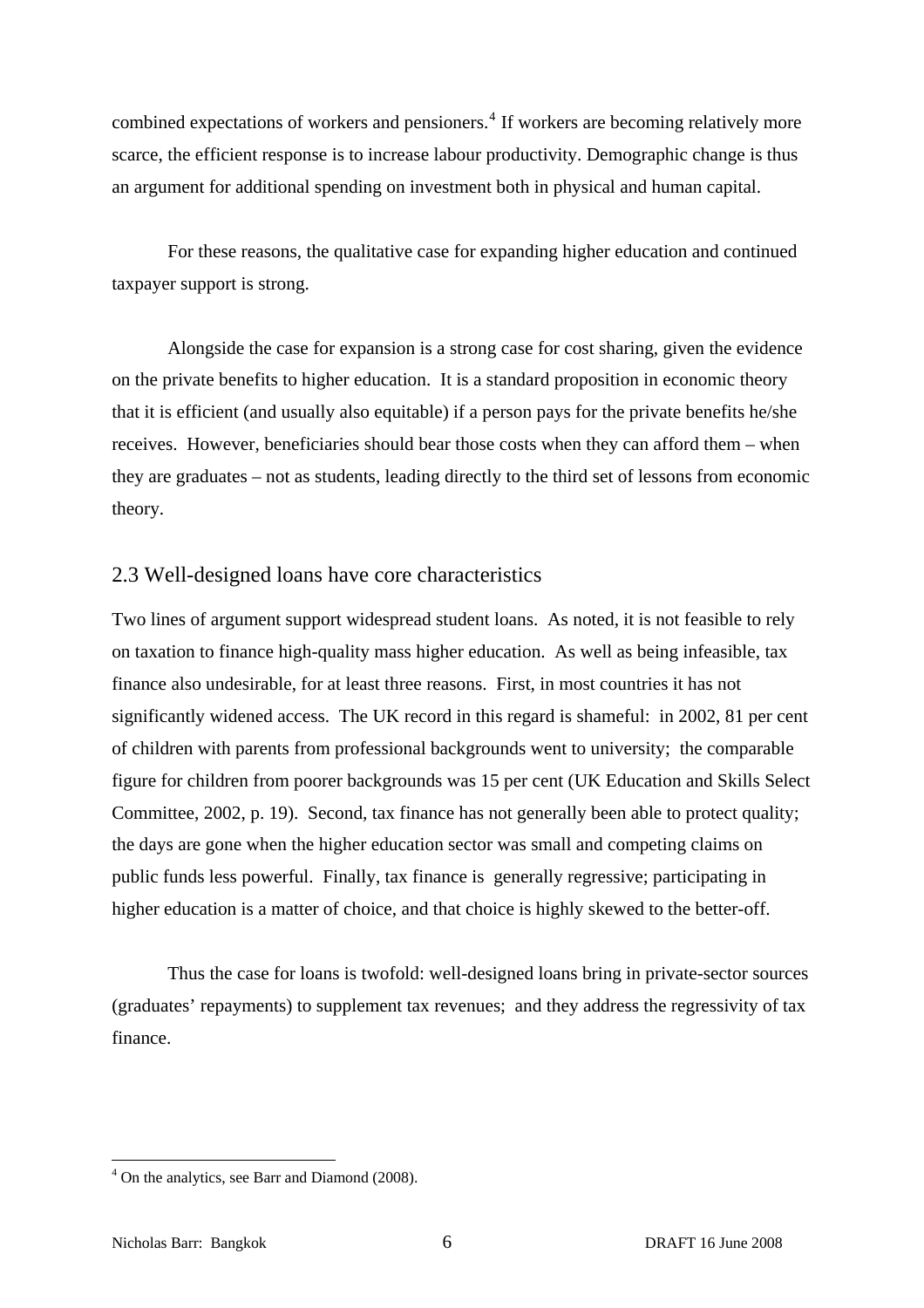#### <span id="page-8-0"></span>*Characteristic 1: income-contingent repayments*

How should loans be designed? A central element is that they should have incomecontingent repayments, that is, repayments calculated as *x*% of the borrower's subsequent earnings until the loan has been repaid, rather than  $X$  per month.<sup>[5](#page-8-0)</sup>

 There are both efficiency and equity gains from this approach. The equity argument is that loans with income-contingent repayments protect low earners because insurance against inability to repay is an integral part of their design. In efficiency terms, such loans address important imperfections in capital markets whose implications were first explored by Milton Friedman (1955).

To illustrate, when someone buys a house, she normally borrows from a private lender. Similar loans exist for cars. Why has the private market not provided analogous loans for borrowing to finance investment in human capital?

Home loans are relatively low-risk both for borrower and lender.

(a) The person who buys a house generally knows what he is buying.

(b) The house is unlikely to fall down and is, in any case, insurable.

(c) The real value of the house will generally (though not always) increase.

 (d) The existence of a physical asset reduces risk for the borrower: if his income falls, making repayments impossible, he can sell the house and repay the loan.

 (e) The house acts as physical collateral, reducing risk for the lender, who can if necessary repossess the asset; thus loans are available with only a small risk premium.

 Thus it is not surprising that a market solution exists. The contrast with human capital is clear. Though many applicants to university are well-informed, this is not the case in families where nobody has been to university (violating (*a*)). A qualification can 'fall down', violating (*b*), since students may fail exams. Though the real rate of return to a degree continues to be high, there is a variance around the average so that the same is not necessarily true for all students, violating (*c*). In addition, there is no collateral. Thus someone who has

<sup>&</sup>lt;sup>5</sup> For fuller discussion, see Barr, 2001, Chs 11 and 12, and for an early proposal with loan repayments based on social security contributions, Barnes and Barr 1988.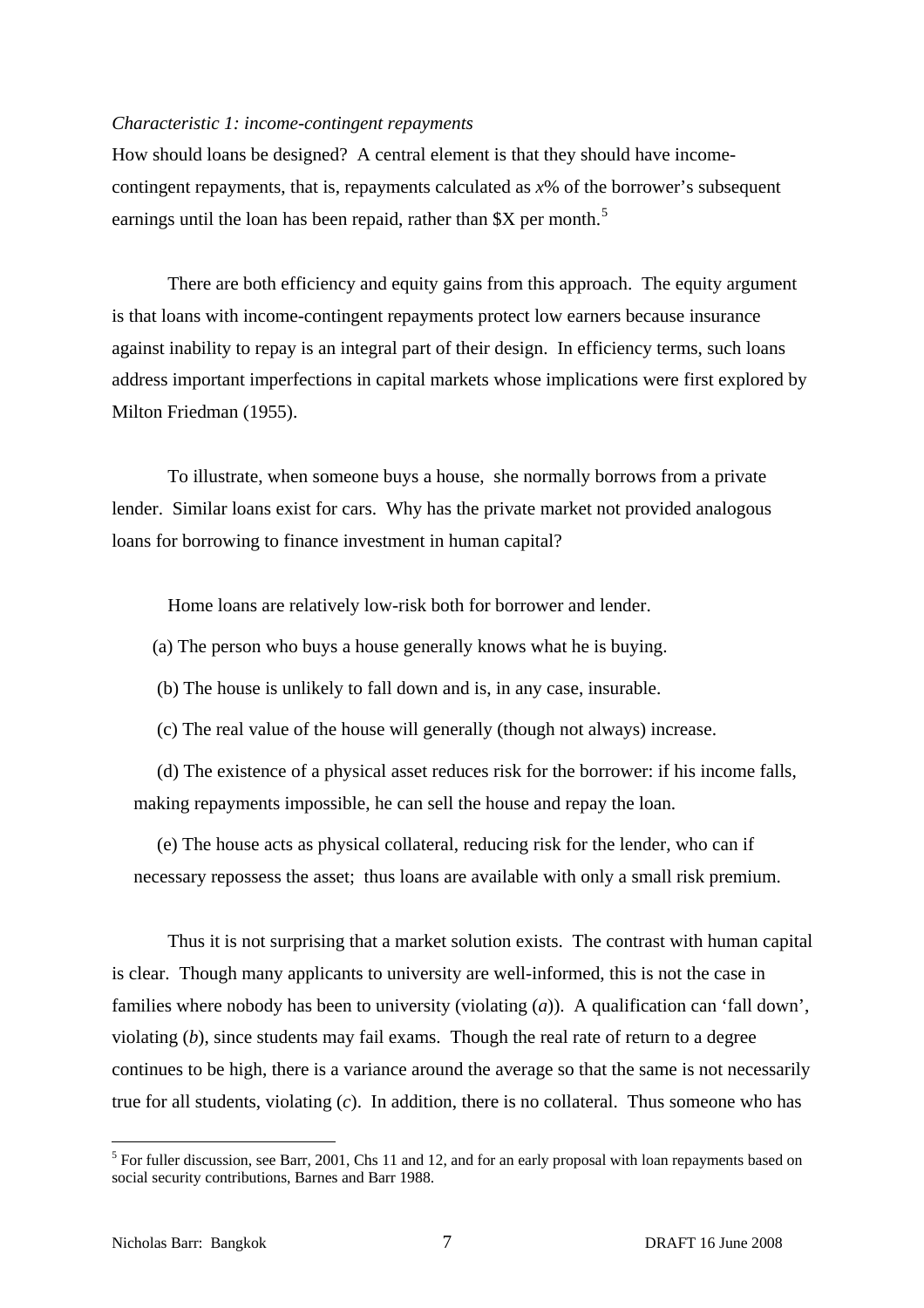borrowed to finance a degree but then experiences low earnings, does not have the option to sell the qualification, violating (*d*), and can therefore borrow, if at all, only at a substantial risk premium, violating (*e*). One solution is to introduce collateral in the form of a guarantee, say from a parent, but this runs counter to the drive to widen access.

Friedman (1955) recognised these capital markets imperfections explicitly:

'[I]n a non-slave state, the individual embodying the investment cannot be bought and sold. But even if he could, the security would not be comparable. The productivity of … physical capital does not … depend on the co-operativeness of the original borrower. The productivity of the human capital quite obviously does…. A loan to finance the training of an individual who has no security to offer other than his future earnings is therefore a much less attractive proposition than a loan to finance, say, the erection of a building….

'A further complication is … the inappropriateness of fixed money loans to finance investment in training. Such an investment necessarily involves much risk. The average expected return may be high, but there is wide variation about the average' (Friedman 1955, p. 137).

 The solution proposed by Friedman is that the government would provide the investment capital, in return for which:

'[t]he individual would agree in return to pay to the government in each future year *x* per cent of his earnings in excess of *y* dollars for each \$1,000 that he gets in this way. This payment could easily be combined with payment of income tax and so involve a minimum of additional administrative expense' (ibid. p. 140).

Thus the efficiency case for income-contingent repayments is that they address important capital market imperfections: borrowers from disadvantaged backgrounds may be badly-informed about the value of a degree; and all borrowers face substantial uncertainty. Thus there are technical problems on the demand side of the market for loans and, as a result, borrowing to finance investment in human capital will be inefficiently low.

On the supply side, lenders are uncertain about the riskiness of an applicant for a loan and will therefore charge a risk premium. A risk premium assessed by a well-informed lender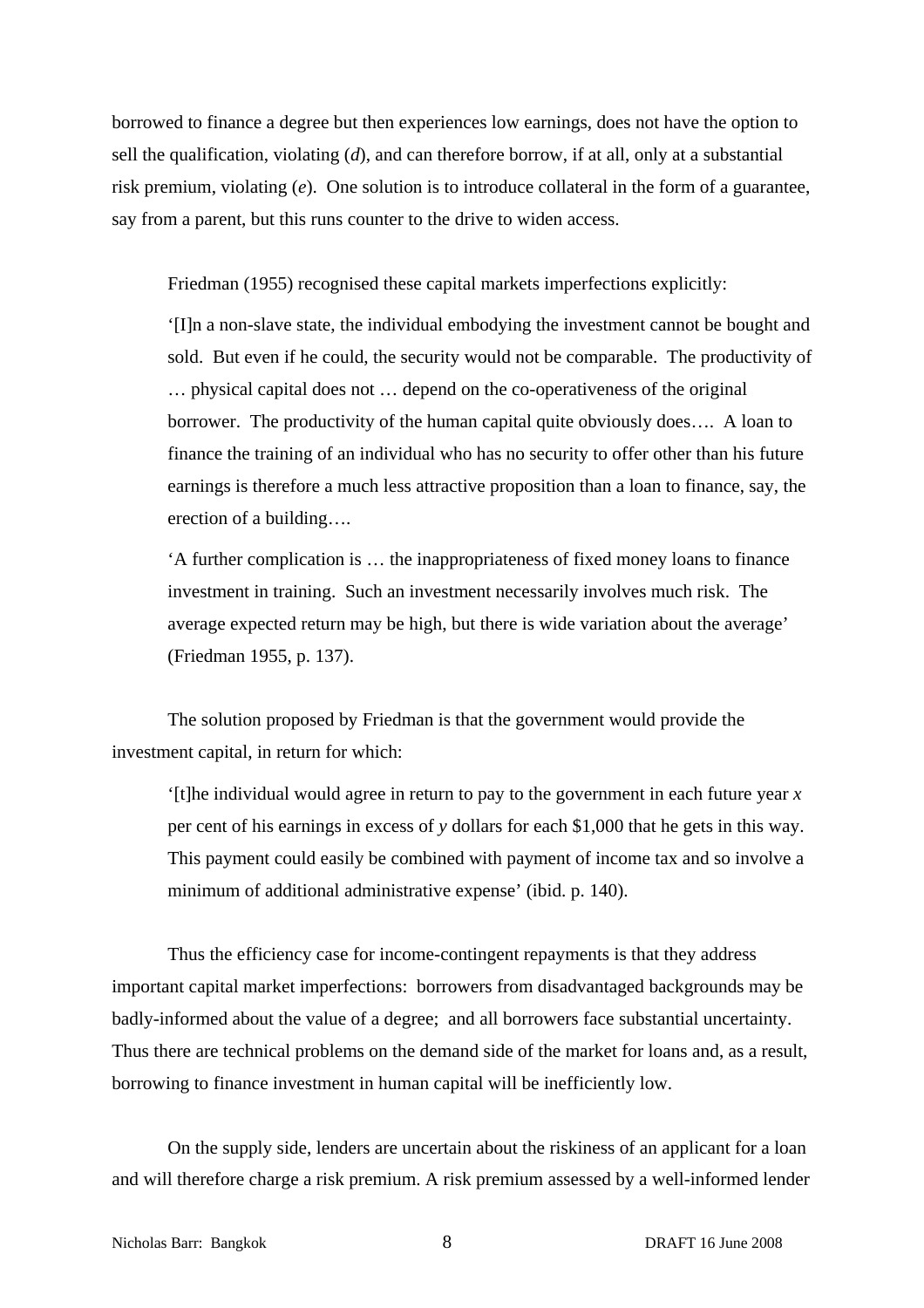<span id="page-10-0"></span>is efficient (analogous to higher automobile insurance premiums for bad drivers). But lenders are not well informed about the riskiness of an applicant. The problem is compounded by the potential for adverse selection, since the borrower is better-informed than the lender about his or her degree of riskiness. For example, the lender cannot be certain that the borrower will become an accountant rather than an actor, nor that the borrower will work hard. Adverse selection leads to two sets of ill-effects. Private lenders will charge a risk premium that is inefficiently high. In addition, they face incentives to lend only to the best risks (analogous to incentives to cream skimming facing private medical insurers). An obvious way to do so is to lend only to students who can provide security, for example from a home owning parent.

In sum, borrowing to finance a degree has technical characteristics that differ substantially from borrowing to buy a house. Conventional loans are the wrong model for investment in human capital. They lead to inefficiently low borrowing and lending. They are also inequitable, in that these efficiency problems impact more on people from poor backgrounds, women, and ethnic minorities, who may be less well-informed and therefore less prepared to risk a loan. In addition, these groups are likely to be on the wrong end of cherry picking by lenders. The interest of lenders is in secure loans; the national interest is in the optimal quantity and mix of investment in human capital. In a world of perfect information the two interests coincide; with imperfect information they do not.

#### *Characteristic 2: large enough*

A second feature of well-designed loans, is that the loan should be large enough to cover fees and, in developed countries, living costs, thus providing efficient consumption smoothing, resolving student poverty and promoting access by making higher education free at the point of use.

#### *Characteristic 3: a rational interest rate*

Finally, loans should attract an interest rate broadly equal to the government's cost of borrowing. The question of interest rates bears examination. A number of countries, including the United Kingdom, offer loans at a zero real interest rate, a lower rate than the government has to pay to borrow the money. $6$  Thus there is a blanket interest subsidy. In a

 $6$  Australia has a system in which students can pay a tuition charge (say A\$6,000) either through a loan with a zero real interest rate or by paying tuition charges upfront at a 25 per cent discount (i.e. A\$4,500). Thus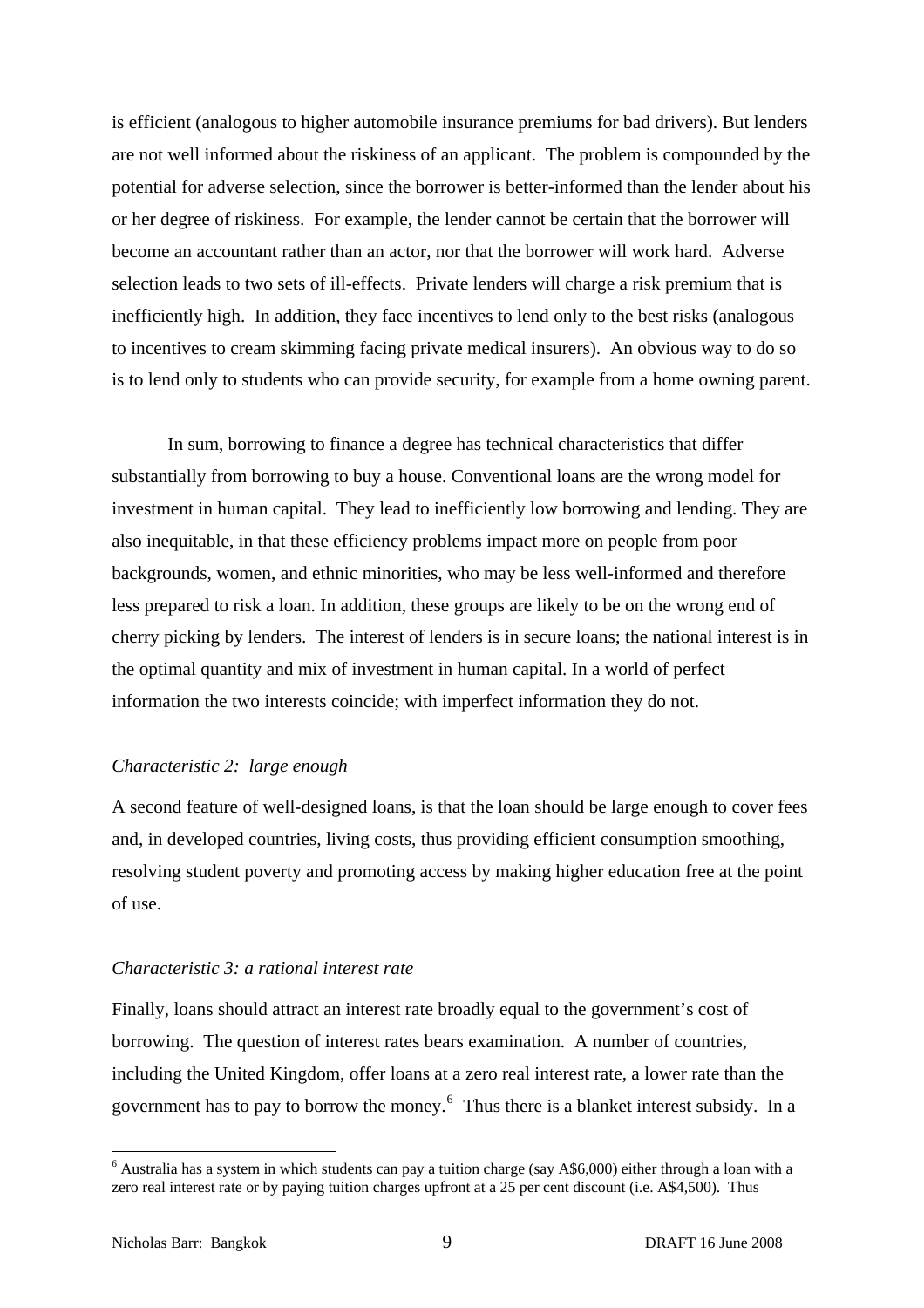<span id="page-11-0"></span>system with income-contingent repayments, this policy achieves not a single desirable objective. The subsidy is enormously expensive in fiscal terms. Because of the resulting fiscal pressures, loans are too small, harming access. The subsidies also crowd out university income, harming quality. Finally, the subsidies are deeply regressive.

The regressivity point merits attention.

- The subsidies do not help students (graduates make repayments, not students).
- In a well-designed system, they give relatively little help to low-earning graduates, since unpaid debt is eventually forgiven.<sup>[7](#page-11-0)</sup>
- They do not help high-earning graduates early in their careers with incomecontingent loans, monthly repayments depend only on earnings; thus the interest rate *has no effect on monthly repayments*, but only on the duration of the loan.
- Thus the major beneficiaries are successful professionals in mid career, whose loan repayments are switched off earlier because of the subsidy than would otherwise be the case. This is not the target group that policy makers had in mind.

In contrast, *targeted* interest subsidies have much to commend them.

In sum, income-contingent repayments improve efficiency by protecting borrowers and lenders from the uncertainty of a loan that is not secured by physical collateral: borrowers are protected because monthly repayments are calibrated to the borrower's subsequent earnings, and lenders are protected from the risk of an unsecured loan, not least because repayments are collected alongside income tax. Income-contingent repayments also protect access because the loan has built-in insurance against inability to repay. Note that what is being discussed is not a tax, which goes on forever, but a genuine loan, where repayments cease once principal plus interest have been repaid. Income-contingent repayments have a profound effect that is insufficiently understood.

students pay a zero real interest rate at the margin but also a fixed element (in that they are liable to repay A\$6,000 – A\$1,500 more than those who pay upfront). The effect of the discount is to introduce a positive real interest rate on average. The balance between the marginal element (the zero real interest rate) and the fixed element (the discount) determines the size of the resulting real interest rate. Irrespective of the balance, a marginal subsidy is likely to be distorting even if offset by an average charge.

 $<sup>7</sup>$  In the UK, any loan that has not been repaid after 25 years is forgiven. Income-contingent repayments protect</sup> against low current income, the 25-year rule against low lifetime income.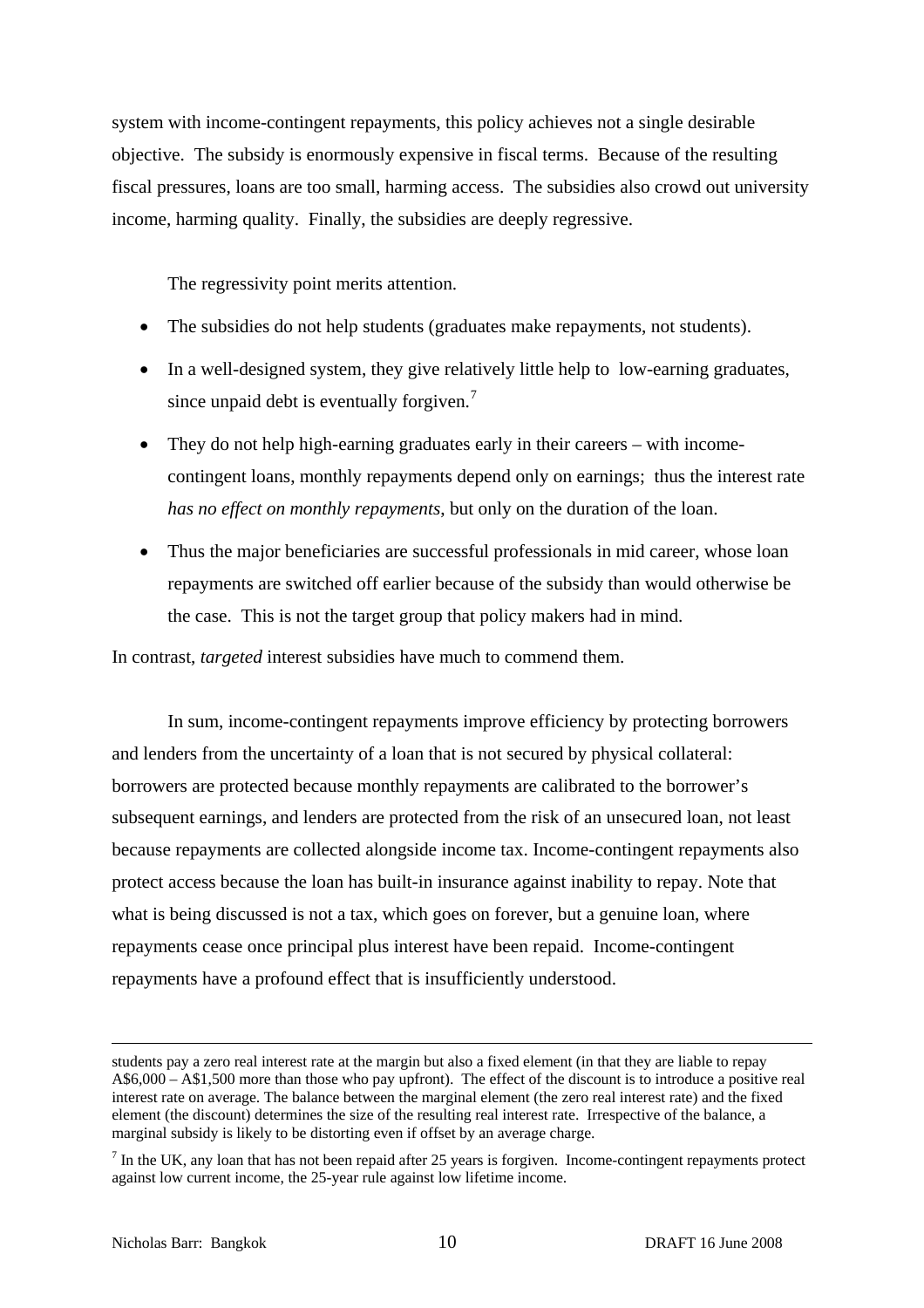## <span id="page-12-0"></span>2.4 The resulting policy strategy

These theoretical considerations suggest a general strategy for efficiency and equity with three elements: variable fees, well-designed loans, and active measures to promote access. The strategy is potentially applicable to all countries that have the capacity to implement it, a centrally important topic discussed in section 4.

## *Element 1: Variable fees*

There are three arguments for variable fees (OECD, 2004, Ch. 4; 2005, Ch. 3; 2008):

- They promote quality by making funding open ended<sup>[8](#page-12-0)</sup>, thus increasing the volume of resources going to higher education.
- They promote quality by strengthening competition, thus improving the efficiency with which the extra resources are used.
- Counter-intuitively they are also fairer why should a student at a small local university be required to pay the same fee as one at a world-class institution?

The argument for competition is rooted in the idea that students in higher education are broadly well-informed and that their information can be further improved. The argument is not for law-of-the jungle competition but for regulated markets.

 The obvious argument against fees is that they deter students from poor backgrounds. That is true of upfront fees, but not where students go to university free and make a contribution only after they have graduated. This brings us to the second part of the strategy.

## *Element 2: A well-designed loan scheme*

Student support is through loans with income-contingent repayments. The loan entitlement should be large enough to cover fees and, if possible, also living costs, and should carry a rational interest rate. However, if someone has extended spells out of the labour force, her loan can spiral upwards. Thus, though there is a strong case against blanket interest

 $8$  If there are no fees the Ministry of Finance controls the total volume of resources going to higher education. With fees set centrally by central government the same is true; if rising fee income is offset by declining taxpayer funding, the total volume of resources going to higher education does not change (this is what happened in Australia over the 1990s). With variable fees, in contrast, universities have an instrument with which they can respond to any decline in public funding, hence funding becomes open ended.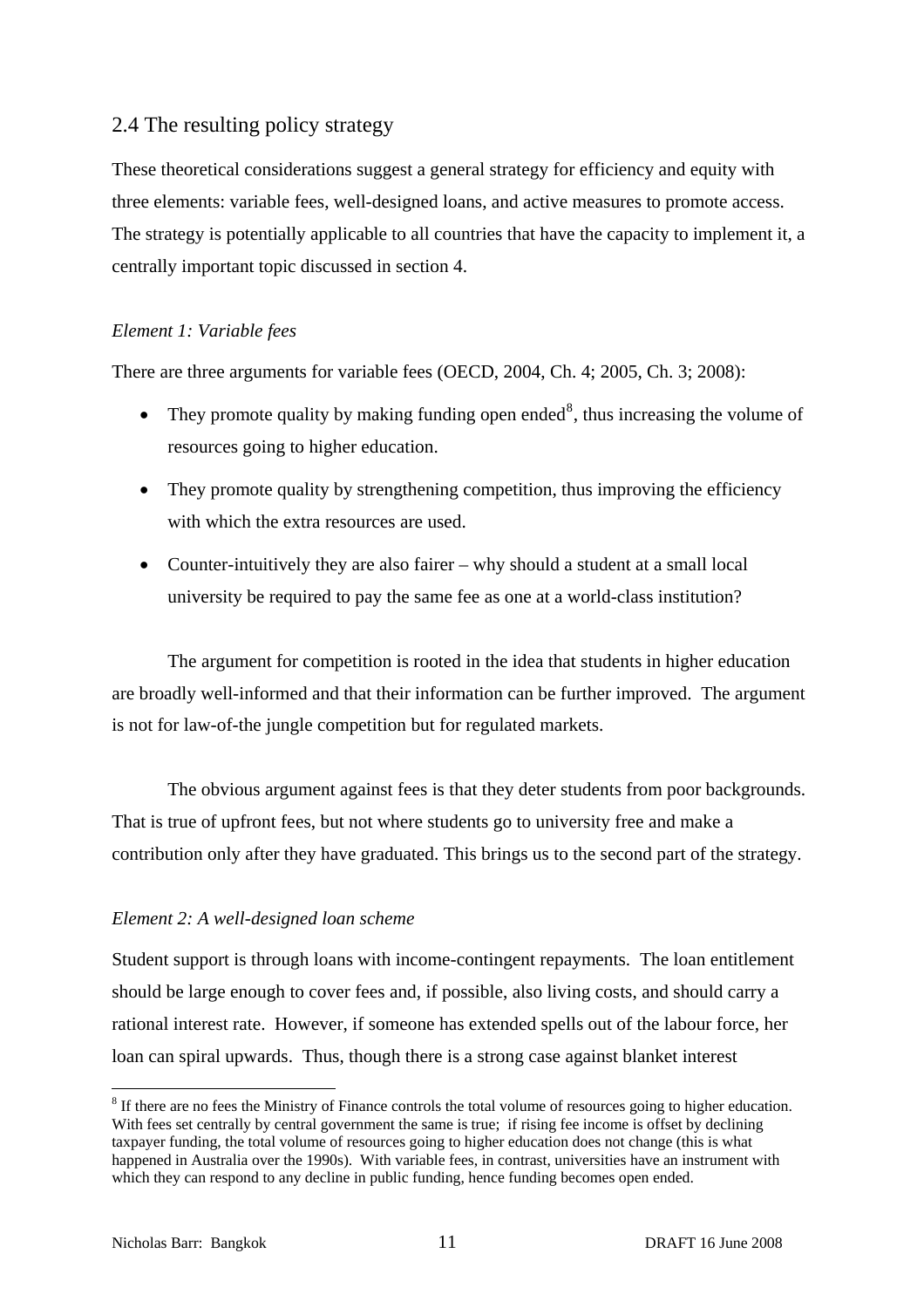subsidies, there are good arguments for targeted interest subsidies for people with low earnings or out of the labour force.

 If loans are large enough to cover fees, the package resembles 'free' higher education financed through taxation. Students pay nothing at the time they go to university. Part of the cost is paid through taxation and part through their subsequent income-contingent repayments. The viewpoint from the Ministry of Finance is somewhat different. Though loans bring in private resources in the longer-term, a loan system, by definition, has up-front costs because it lends the money first and receives repayments later. Thus, depending on a country's fiscal situation, there can be advantages if students can borrow from private sources, but – particularly in a developing country – private lenders will charge a substantial risk premium unless there is a government guarantee; and if there is a government guarantee, the loans will be classified as public spending. As discussed later in the paper, potential solutions exist in this highly technical area, but require considerable care in design.

#### *Element 3: Action to promote access*

Assume that all students are well-informed and with a good school education. In that case, a good income-contingent loan is all that is needed. However, in most countries not all students are well-informed. In particular, the group for whom we want to promote access is not well-informed. More is needed. Most people argue that what is needed is 'free' higher education. The evidence, however, points in a different direction. The primary driver of participation in higher education is attainment in school. The sharp socioeconomic gradient in participation in the UK has already been noted. Yet controlling for the quality of highschool grades, the gradient disappears – of those with good high-school graduation grades, 90 per cent progressed to higher education, irrespective of socioeconomic background (UK Office for National Statistics (2004, Figure 2.15).

 What does this imply for policy to improve participation? Exclusion, it can be argued, has four roots: lack of education, lack of information about university, lack of aspirations, and lack of money. A well-designed strategy should address all four.

Raising attainment: access fails when someone drops out of school early, usually for reasons that started much earlier. More resources are needed earlier in the system, not least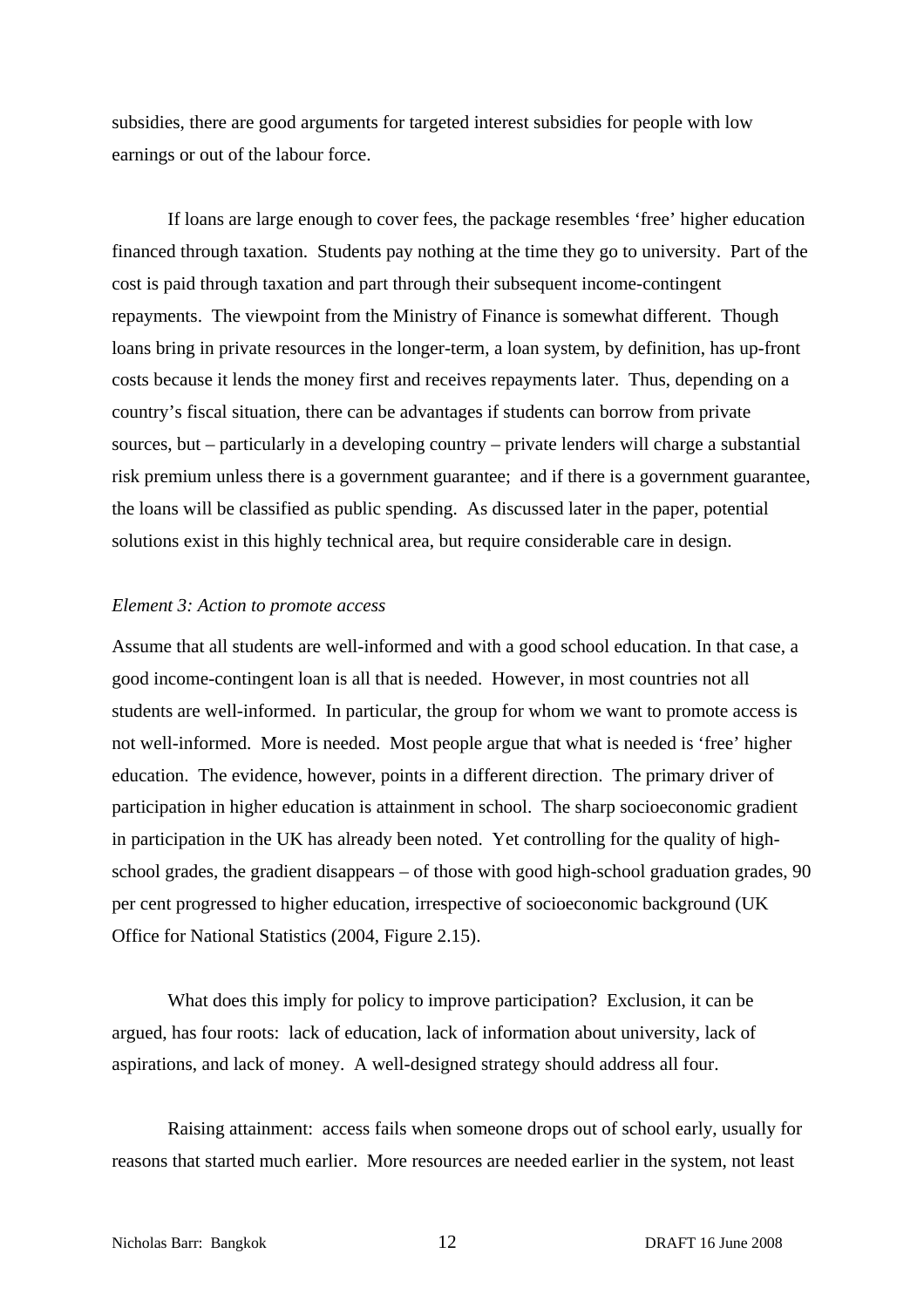because of the growing evidence (Feinstein 2003) that the roots of exclusion lie in early childhood. A central element in widening participation is to strengthen pre-university education, from nursery school onwards.

Increasing information and raising aspirations: a series of policies address both. Action to inform school children and raise their aspirations is critical. Relevant activities include mentoring by university students, visit days, Saturday schools, summer schools, and the like.

More money: policies include financial support to encourage teenagers to complete high school and grants and scholarships to cover some or all costs at university. Both policies could be supported by financial incentives to universities to widen participation.

## **3 Policy design: lessons from international experience**

There are important lessons about tuition fess (section 3.1) and about student loans (section 3.2). It is also useful to inquire about other sources of private finance (section 3.3).

## 3.1 Lessons about fees

As noted earlier, competition benefits consumers where they are well-informed. This line of argument suggests that each university should be able to set the level of its tuition fees and other charges. That, however, does not mean that the optimal solution is complete deregulation. Liberalising fees in a 'big-bang' way can be politically destabilising. In 1992, New Zealand introduced fees set by universities, but made mistakes. First, reform was to some extent big-bang. Student loans were new, and fees, though not new, were fully liberalised. Second, though the system included targeted interest subsidies, more could have been done to assist low earners. Third, the government failed to explain – and to continue to explain – the reforms and, in particular, the considerable advantages of income-contingent repayments. As a result, as nominal student debt increased over time, so did political pressures. The scheme was diluted in 2000.

A second lesson is that the opposite policy direction – no liberalisation – is also a mistake. Higher education with no or low fixed fees create two problems. Quality suffers because the education budget has to compete with other budgetary imperatives; and within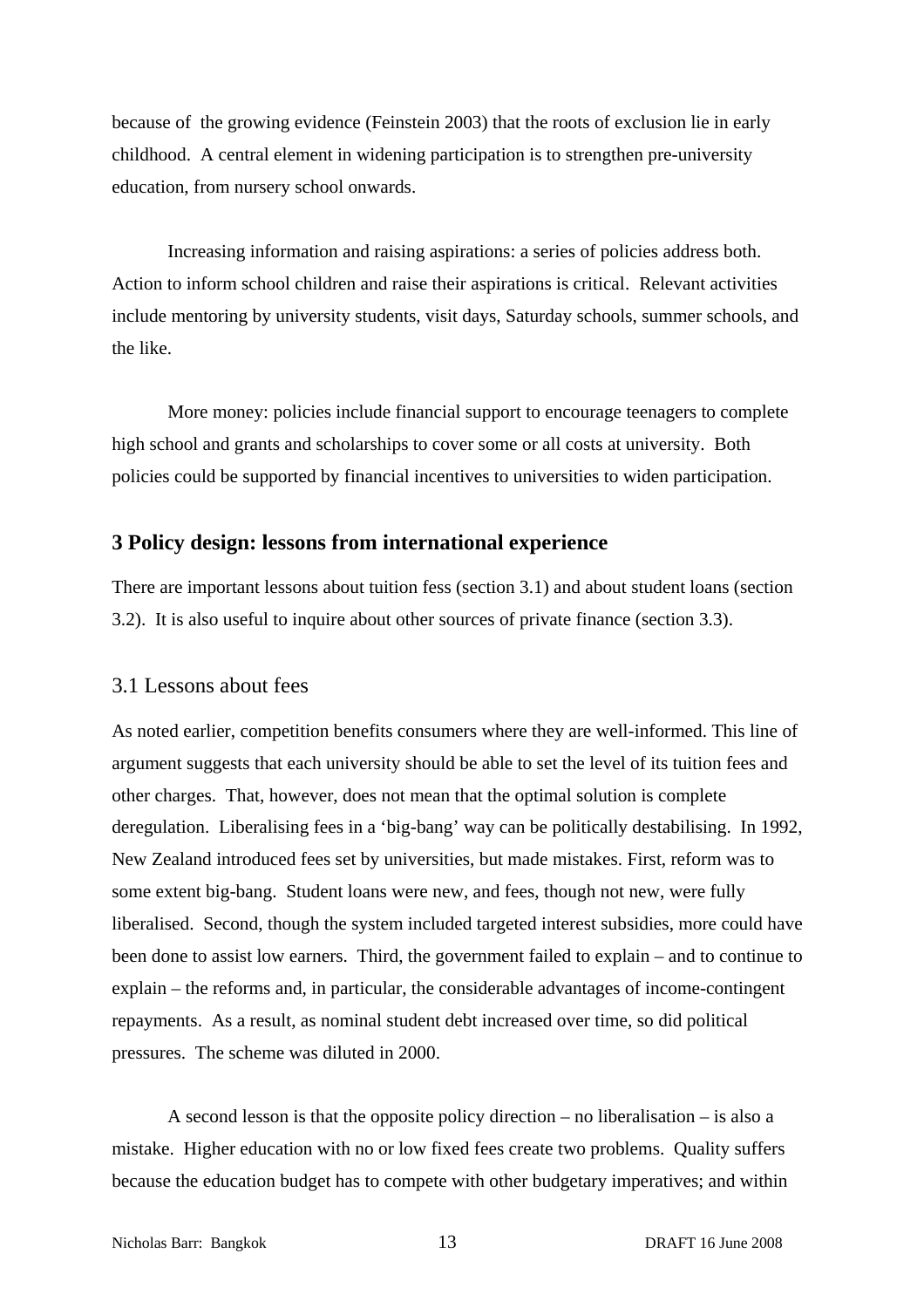the education budget, universities compete with nursery education, school education and vocational training. As a result, real funding per student tends to decline. Access also suffers. If places are scarce, it tends to be middle-class students who get them; and if places are not scarce, the need to finance a mass system typically creates concerns about quality and means that resources to promote access are limited.

## 3.2 Lessons about loans

Discussion focuses on four lessons: income-contingent loans do not harm access; interest subsidies are expensive; positive real interest rates are politically feasible; and the design of the student loan contract matters.

Income-contingent loans do not harm access. Australia introduced a system of income-contingent loans in 1989 to cover a newly-introduced tuition charge. Chapman and Ryan (2003) point to increased participation overall since 1989 and, superimposed on that trend, that women's participation grew more strongly than men's, and that the system did not discourage participation by people in the lowest socioeconomic groups. This result is what theory would predict: income-contingent repayments are designed explicitly to reduce the risks borrowers face; and fees supported by loans free resources to promote access.

A second lesson is that interest subsidies are expensive. The UK system charges an interest rate interest equal to the inflation rate, i.e. a zero real rate, which is less than the government has to pay to borrow the money. The interest subsidy is expensive: for every 100 the government lends, between 30 and 35 is never repaid simply because of the interest subsidy (Barr, 2002, paras. 33-37). In other words, the interest subsidy converts nearly onethird of the loan into a grant. New Zealand offers parallel evidence (see Barr 2004*a*).

However, positive real interest rates are politically feasible; examples include Hungary, The Netherlands, Norway and Sweden. It is interesting that in those countries, in contrast with the UK, the interest rate has not been the subject of much political discussion.

Finally, contract design is important. International labour mobility is high and likely to increase, creating problems of default when a person emigrates. In Australia, loan repayments are part of a person's tax liability, so that someone outside Australia is not liable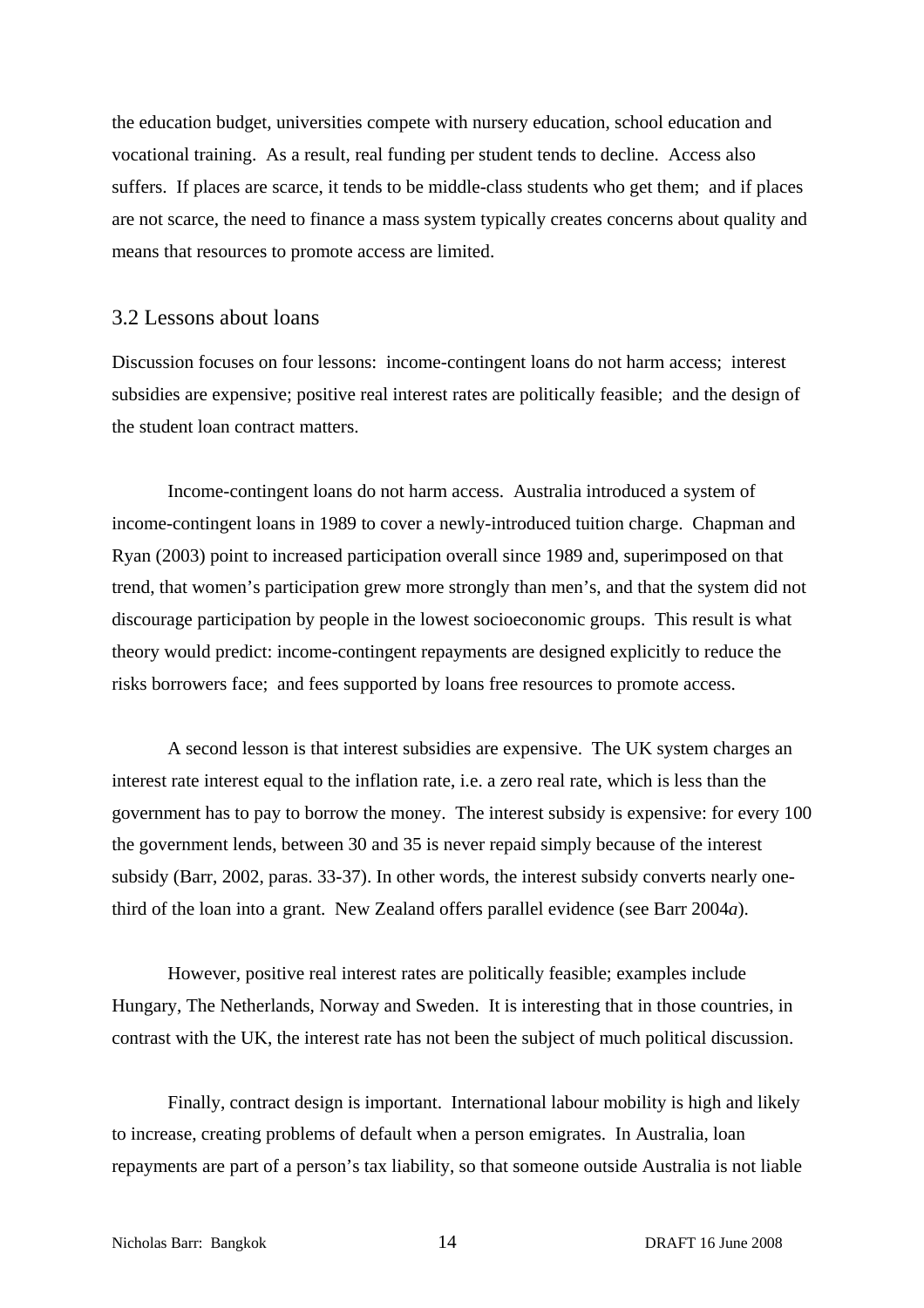<span id="page-16-0"></span>to make repayments. With interest subsidies this is a particularly costly mistake. In the UK, the individual loan contract includes the collection of repayments through the tax system, but does not exempt a person outside the country. Though default and administrative costs for people working abroad are somewhat higher, the effect is not large. There is no question of emigration causing a repayment black hole.

## 3.3 Why not other sources of private finance?

Why the emphasis on private finance through student loans? There are, of course, other potential sources of private finance.

- Family resources: parents may wish to help their children and the children may wish to accept that help. But not all parents are willing or able to help, and those least likely to do so are those with little or no experience of university. Major reliance on family resources thus runs counter to widening participation.
- A student's earnings while a student: time spent earning money is at the expense of studying and other aspects of student life. There is nothing wrong with this approach, but taken too far it conflicts with the quality of study.
- Employers: it is often argued that employers should contribute. But with today's fluid labour markets, the incentive facing each employer is to let others pay for training and then try to poach the resulting trained workers. As a standard proposition in economic theory, given the presence of an externality, employer contributions will be sub-optimal.
- Entrepreneurial activity by universities: this approach is often advocated; however, few universities make much money this way, and many waste resources trying. Again, there is nothing wrong with this approach, but its usefulness is overestimated.
- Philanthropic donations: often advocated, the benefits from this approach, again, are overestimated. The approach works well for some US universities, but produces major resources for very few institutions even in the USA, and outside the US, as with entrepreneurial activities, would usually run at a loss if the relevant resources were accounted for properly.[9](#page-16-0)

 $9<sup>9</sup>$  There is an incentive to overstate the resources brought in by fundraisers. The relevant amount is not total donations, but only donations that would not have happened without the effort of the fundraisers. There is also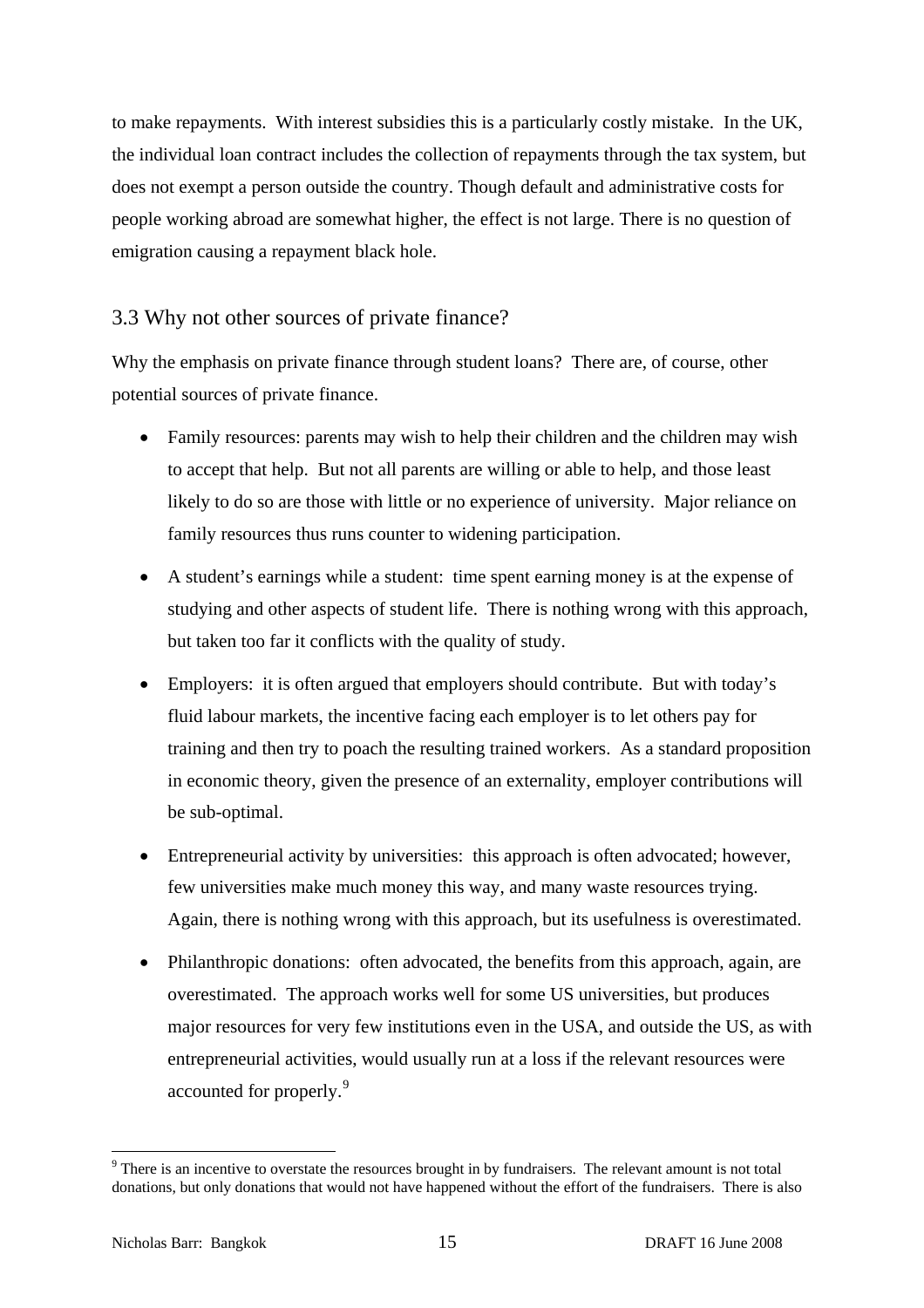<span id="page-17-0"></span>In sum, the potential for other sources of private finance should not be overestimated. Loans, i.e. the student's future earnings, are the only large-scale and socially equitable source of private finance – provided they can be implemented effectively.

## **4 Lessons about implementation**<sup>[10](#page-17-0)</sup>

## 4.1 Implementation: the policy maker's blind spot

As mentioned at the start of the paper, strategic policy design is important but, on its own, not enough. Implementation is of co-equal importance. Loans are not easy to implement, so the international landscape is littered with failed schemes. Many countries have a woeful record of collecting repayments. It is one thing to design a good loan system, quite another to make sure that the money is paid promptly and accurately to the right people and that repayments are collected effectively. After introductory discussion, section 4.2 considers the prerequisites for an effective loan system, section 4.3 outlines the tasks that are necessary to create and run a scheme, section 4.4 illustrates some of the problems that can arise where implementation fails, and section 4.5 discusses an implementation myth.

 Effective reform rests on a tripod of skills: strategic policy design, political implementation, and administrative/technical implementation.<sup>[11](#page-17-0)</sup> In many ways, policy design is the easy task. The more difficult part is to make a scheme work in practice, both in political and administrative terms.

 Most people are not aware of implementation or, where they are, underestimate what is involved. The idea that if one understands a policy one can establish a programme for implementing it – a view to which academics are perhaps particularly prone – is generally false. A person with one of the skills frequently fails to grasp the importance of the other two. Academics frequently ignore politics and administration. Politicians may give too little weight to the coherence of a policy strategy or to meeting its administrative requirements, for

often double counting, e.g. where the research arm of a university and the fundraising arm both claim an incoming amount in full.

 $10$  I am grateful to Hugh Macadie for the material on which sections 4.2 and 4.3 draw.

 $11$  For fuller discussion, see Barr and Crawford (2005, Ch. 16)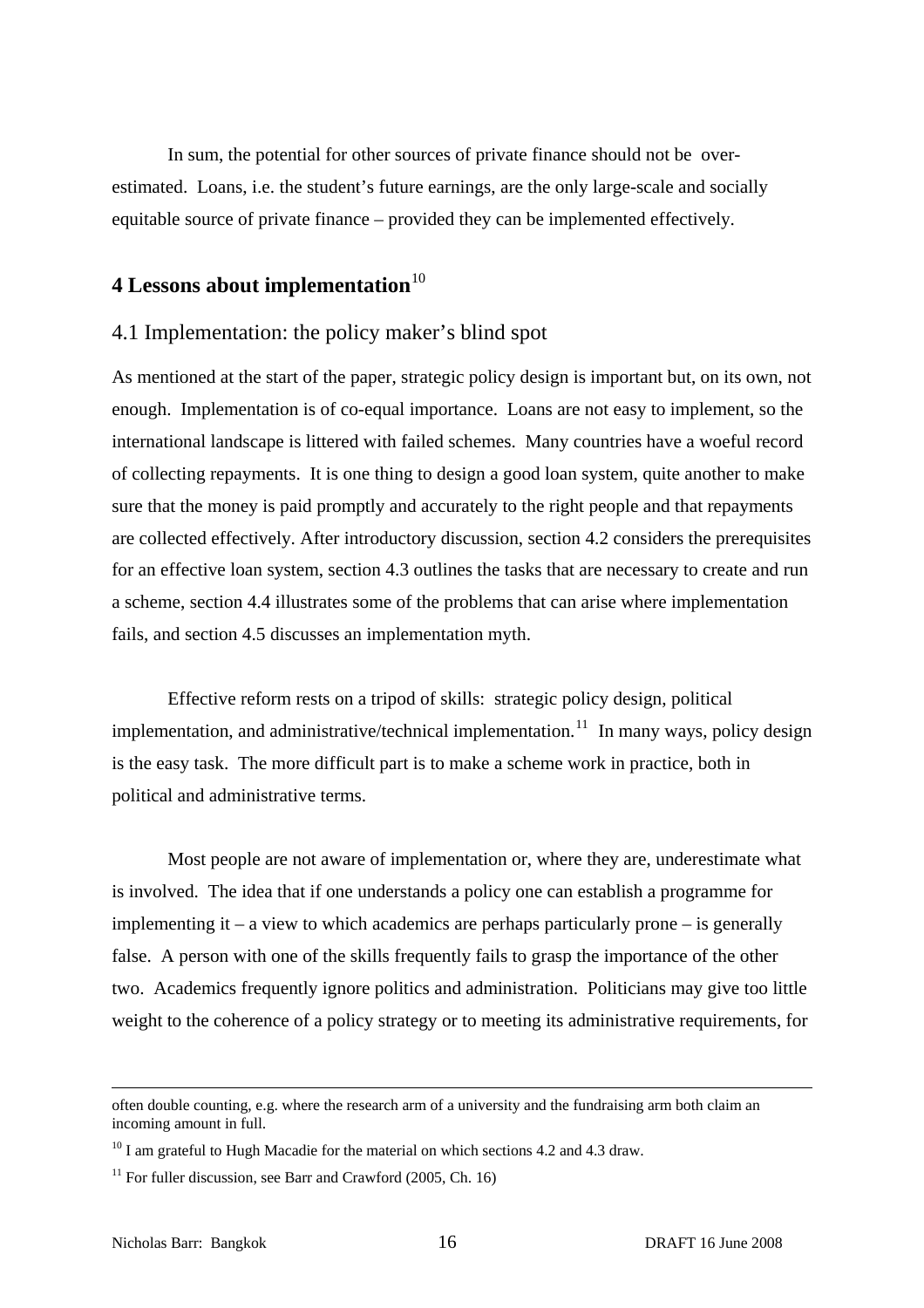example by allowing enough time and including an adequate administrative budget. Technical experts may take a narrow approach or oppose reforms for other reasons.

## 4.2 Prerequisites for a loan system

### *Political prerequisites*

Implementing student loans has obvious political dimensions. Though largely taken for granted once they have become established, their initial introduction was turbulent in many countries. In the UK, the introduction of student loans in 1990 provoked enormous demonstrations, though today, loan design is part of my undergraduate teaching. In 2004, in the crucial Parliamentary vote on a bill to introduce variable tuition fees, a government with a Parliamentary majority of 160 won by 5 votes. In Australia, similarly, the proposal to introduce an income-contingent charge in 1989 to pay for part of tuition costs provoked considerable commotion, but the system is now regarded as part of the landscape.

The experience of the UK and Australia illustrates the need for robust political capacity. That capacity is necessary not only at the time the scheme is introduced, but on a continuing basis. As the New Zealand case shows, initial reform momentum can falter for lack of continuing action by government to sustain support. Political pressures and populist politics combined to introduce expensive and regressive blanket interest subsidies.

#### *Technical prerequisites*

A country should not embark on a loan scheme unless and until it has:

- A reliable method of identifying individuals, a responsibility of national government.
- The capacity to maintain records of amounts borrowed, cumulative borrowing and interest charges, and the value of each person's repayments. This task is the responsibility of the loans administration.
- The capacity to collect repayments. Income-contingent repayments are best collected by the tax or social security authorities. Relying on educational institutions to collect loan repayments does not work well. In addition to collecting repayments within the country, it is necessary also to have the capacity to collect repayments from graduates working in other countries.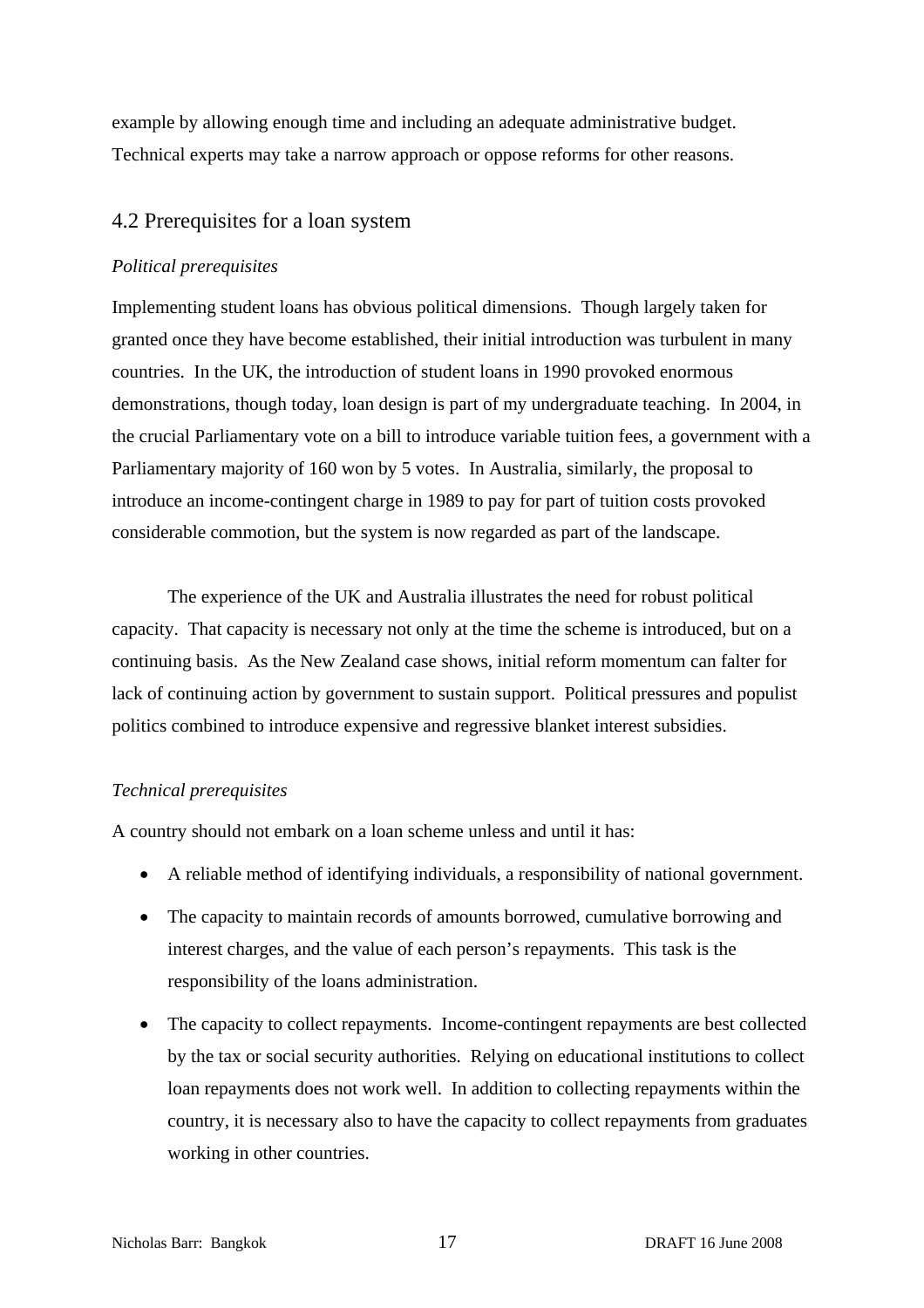• The capacity to track the income of each borrower. Ideally this is the task of national government through personal income tax or social security contributions.

The first three elements apply to any loan scheme. As discussed in more detail in section 4.5, a country that cannot implement income-contingent repayments will generally also have difficulties collecting conventional loan repayments.

## 4.3 The necessary tasks

If a country has the technical capacities outlined above, a further series of requirements have to be in place (a) to establish a loan scheme and (b) to run it.

## *Establishing an effective scheme*

In order to establish a new scheme:

- Enough time must be allowed for from the passage of legislation to the delivery of loans to the first cohort of borrowers. A large number of schemes fail at this first hurdle.
- Strong political sponsorship is essential: someone must have the vision and power to ensure that the policy happens as proposed.
- Clear ownership of the scheme also essential, e.g. the Ministry of Education.
- The introduction of a loan system is not an event, but a process. Thus political support has to be strong when the system is being established and continuing when it is in operation.

A further series of requirements are more narrowly technical, including ensuring that there are enough people with the necessary skills, legislative preparation, IT development, and effective project management.

A number of problems are common.

• The political timetable for the introduction of a scheme is often incompatible with the timetable necessary for administrative purposes. A besetting problem of UK governments is that they consistently underestimate the time, skills and energy necessary to make policy work. The UK is far from alone in making this error.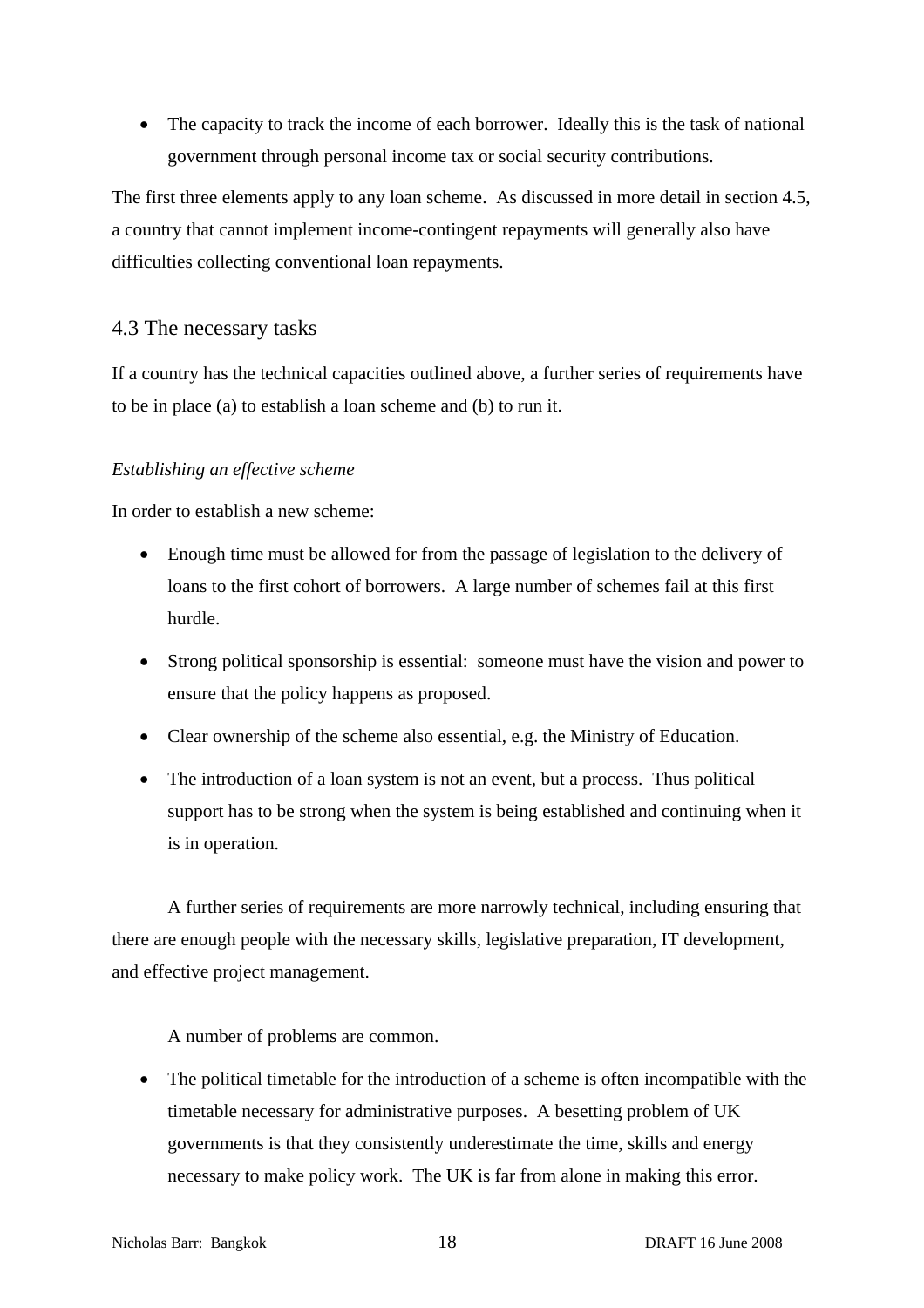- Policy makers may introduce changes to the scheme once work is under way. Such changes are often incompatible with the planned administrative structure.
- Ownership of the scheme may be unclear or diffuse.

## *Running a scheme*

As already noted, running a scheme once it has been established involves identification of the student, record keeping (amounts borrowed, repayments, accumulation of interest), and collection of repayments within the country and from graduates working abroad.

More specifically, at the time a student first takes out a loan it is necessary to establish her identity reliably; to provide her with information about her entitlement and about the operation of the loan; to establish the size of the loan to which she is entitled, which will require information about the degree she is taking (fees may be higher for some subjects than others), the university at which she is studying (some universities may be more expensive than others, either in terms of fees or living costs), and perhaps also her own income and that of her parents (if the size of the loan to which a student is entitled is income tested); and to establish that she actually turns up at the relevant university.

During the time a student is at university, it is necessary to establish that she continues her studies (and perhaps to keep track of her grades), and to keep track of the dates and amounts of further borrowing.

After the student has left university, it is necessary to

- Keep track of him or her through changes of name, address, job, family circumstance (e.g. if this is relevant to qualifying for a targeted interest subsidy), and country;
- Collect repayments, liaising as necessary with the tax authorities if that is the main route by which repayments are collected;
- Collect repayments in other ways for people who are outside the country;
- Ensure that any concessions on repayment are granted;
- Pursue delinquent repayments;
- Answer queries;
- Record repayments and calculate the outstanding balance;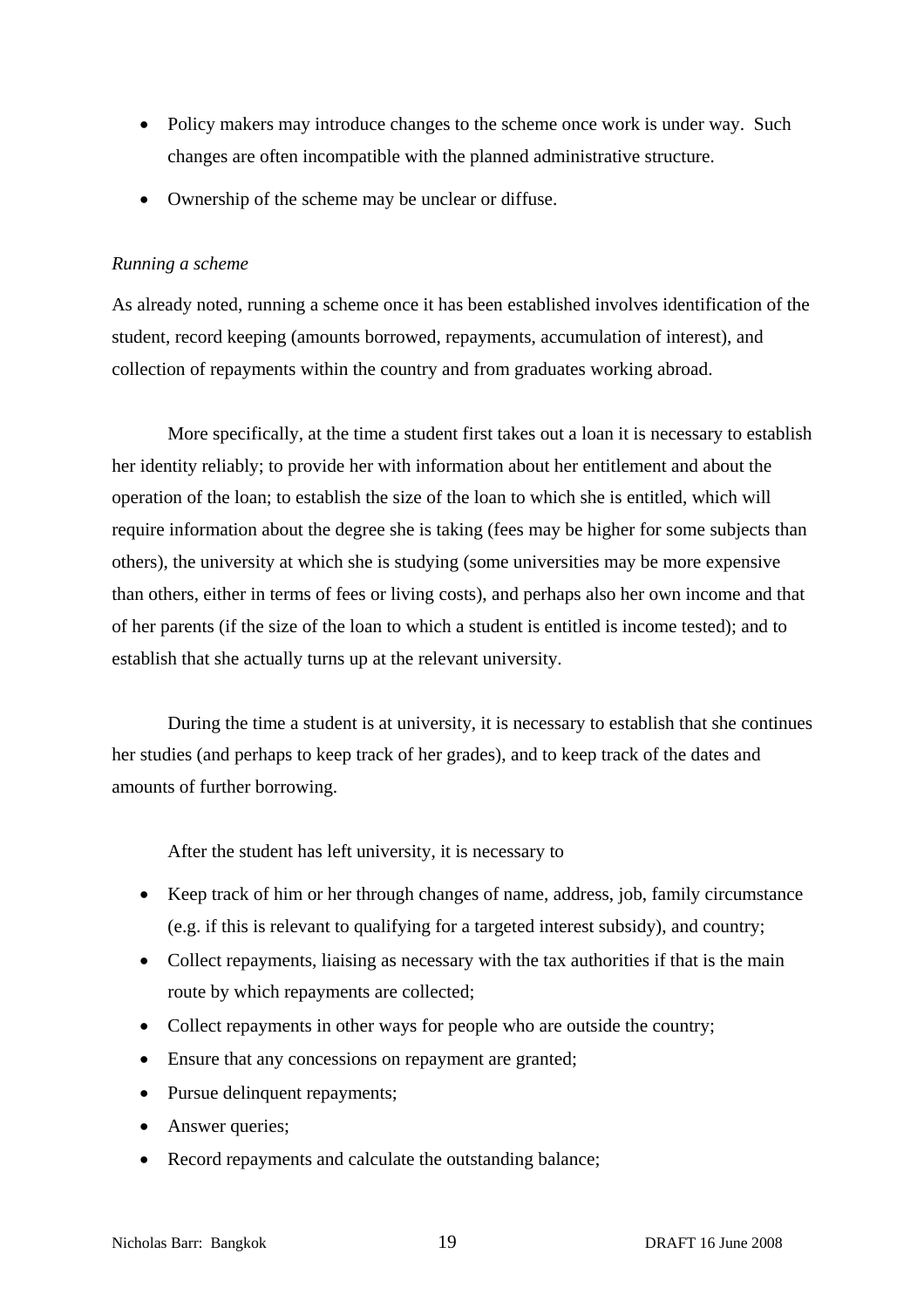- Keep borrowers notified of the balance of their loans;
- Arrange for collection of repayments to cease once the loan has been repaid..

Depending on how the loan scheme is financed, the loans administration may also need the skills to operate in financial markets.

#### *Different way of implementing income-contingent repayments*

Ideally, income-contingent repayments should be collected alongside income tax or social security contributions on the basis of a person's current earnings. Thus repayment instantly and accurately reflect changes in a person's economic circumstances.

However, this approach – that in Australia, New Zealand and the  $UK - is$ administratively demanding. A different approach – less good in policy terms, but less demanding administratively and hence perhaps more realistic – is to base a person's loan repayments on his or her last completed tax return. Since tax returns are filed only at the end of the tax year, and then require time for the authorities to process them, repayments reflect a person's earnings only with a lag. This is not a major problem where earnings do not change much, but fails to give automatic protection where a person's income falls, for example, when someone loses their job or leaves paid work to have a child. For such cases, it is necessary to have an additional procedure whereby the person can apply for a reduction of his or her loan repayment. This is the arrangement in Sweden (which certainly has the capacity to collect repayments on a current basis) and Hungary (where policy makers intend to move to collection on the basis of current income once they have sufficient confidence in the robustness of the – still new – system of personal income tax).

 The least demanding way to approximate income-contingency is the system in The Netherlands. The default arrangement is that the borrower repays in equal annual instalments for a fixed period after graduation (i.e. mortgage-type repayments). But the system includes provision for someone with low earnings to be allowed a lower repayment. Note, however, that this approach does not avoid the need to measure a person's income – a task that many countries are not able to do well.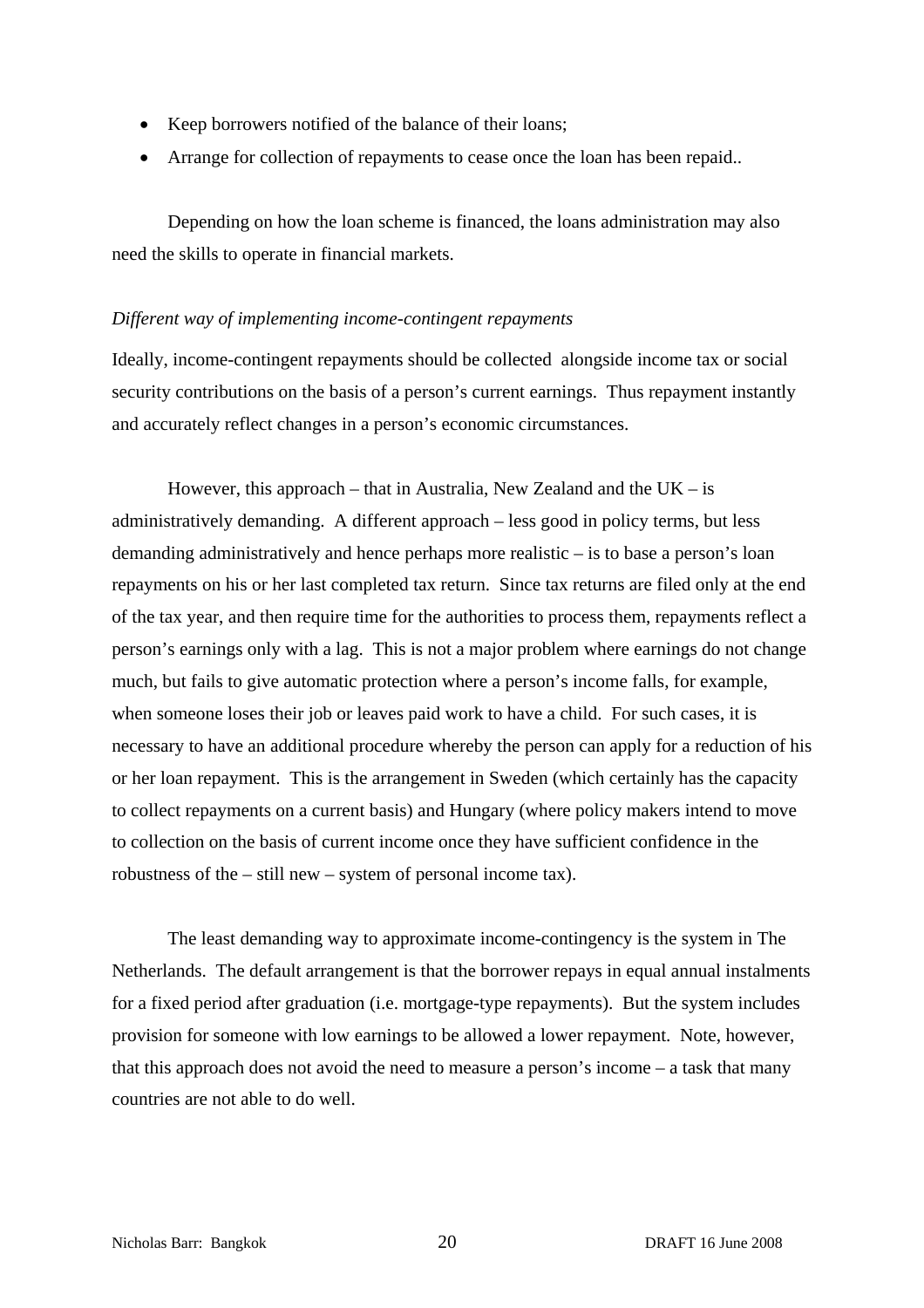## 4.4 Illustrations

Merely to list these requirements indicates the size of the task. The following tales illustrate the importance of implementation and the predictable problems that arise when policy makers ignore practicalities or accept excessively optimistic predictions about the ease of solving implementation problems.

- Some institutions have a large peak in communications, e.g. tax returns around the filing deadline, or student loan applications at the start of the academic year. How does a paper-based system deal with tasks like opening large numbers of envelopes?
- In an electronic system, the analogous question is whether the system can cope with a huge peak without crashing.
- If a loan scheme processes loan applications by optically scanning handwritten paper applications, can the system cope with an application that has spent two weeks folded in a student's pocket or has a large coffee stain on it?
- Does the system have a way of coping where an applicant for a loan misspells (paper based) or mistypes (electronic) his or her own name (this is not fanciful)?
- Can the system cope with a massive peak of phone enquiries, for example by automatically moving staff at the student loans administration from other tasks to the phones at such times. Again this is not fanciful. If any element in the system breaks down (e.g. a delay in disbursing loans), there will be a surge of telephone enquiries; if nothing is done, a breakdown in disbursement is rapidly followed by a breakdown in the system of telephone enquiries.

Given the wide array of institutional requirements both to establish and to run a scheme,

'it is not surprising that successful income-contingent loans in advanced economies – including Australia, New Zealand, the Netherlands, Sweden, and the United Kingdom – are not echoed in poorer countries. Chile and South Africa have such schemes on a small scale, with repayments collected by universities, a method that has proved unsatisfactory. Both schemes have met with some success, but would be fiscally costly on a larger scale. Thailand is planning to introduce an income-contingent loan scheme in 2006, the success of which will depend greatly on the effectiveness of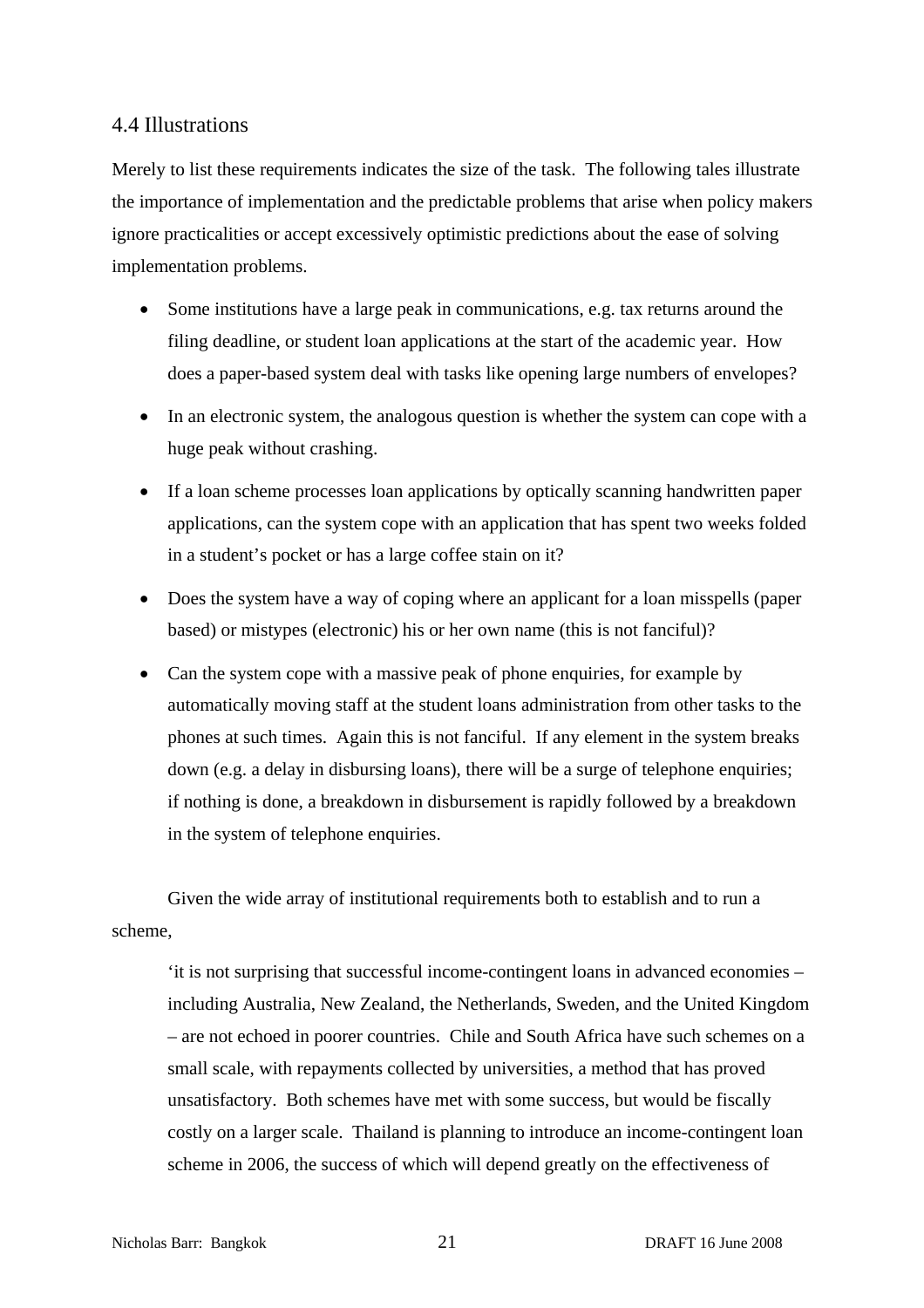income tax collection. Designing a cost-effective repayment mechanism in poorer countries should be at the top of the policy-maker agenda' (World Bank 2006, Box 3.7).

## 4.5 'Banks are good at collecting repayments': An implementation myth

It is often argued that one way to sidestep these problems is to ask banks to organise the scheme as a conventional loan, with fixed monthly repayments and a short repayment duration. This approach, it is argued, does not depend on tax collection, and can therefore be effective in a country without an effective income tax system. That argument is profoundly mistaken.

### *Mortgage repayments require a fairly sophisticated collection mechanism*

Commercial banks have expertise in collecting repayments for loans which are (*a*) short term and/or (*b*) secured on a physical asset. This is the point Friedman made 50 years ago. Neither applies to student loans. There are good reasons for wanting student loans to have a fairly long duration: it is efficient if the lifetime of a loan bears a rational relationship to the lifetime of the asset being financed by the loan – thus there are 25-year home loans but 3-year car loans; and a longer repayment period makes possible smaller monthly repayments and/or larger loans. In addition, as noted, there is no security for borrowing to finance human capital. For both reasons, collection by banks is likely to be administratively demanding and require some sort of government guarantee. However:

#### *Government guarantees to private lenders create problems*

If the guarantee is not generous, banks will decline to get involved. But if the guarantee is sufficiently generous, it creates problems of moral hazard, since banks have no incentive to pursue repayments vigorously, not least because they have no desire to alienate people who will become their best customers. Thus the incentive structure is inimical to effective collection, leading to high default rates.

 A second problem arising from government guarantees is what is known as the classification problem. There are international guidelines for national accounting which determine whether spending is public or private (IMF 2001; for non-technical discussion, see Barr, 2001, Ch. 14). If students borrow money from banks, but the government guarantee is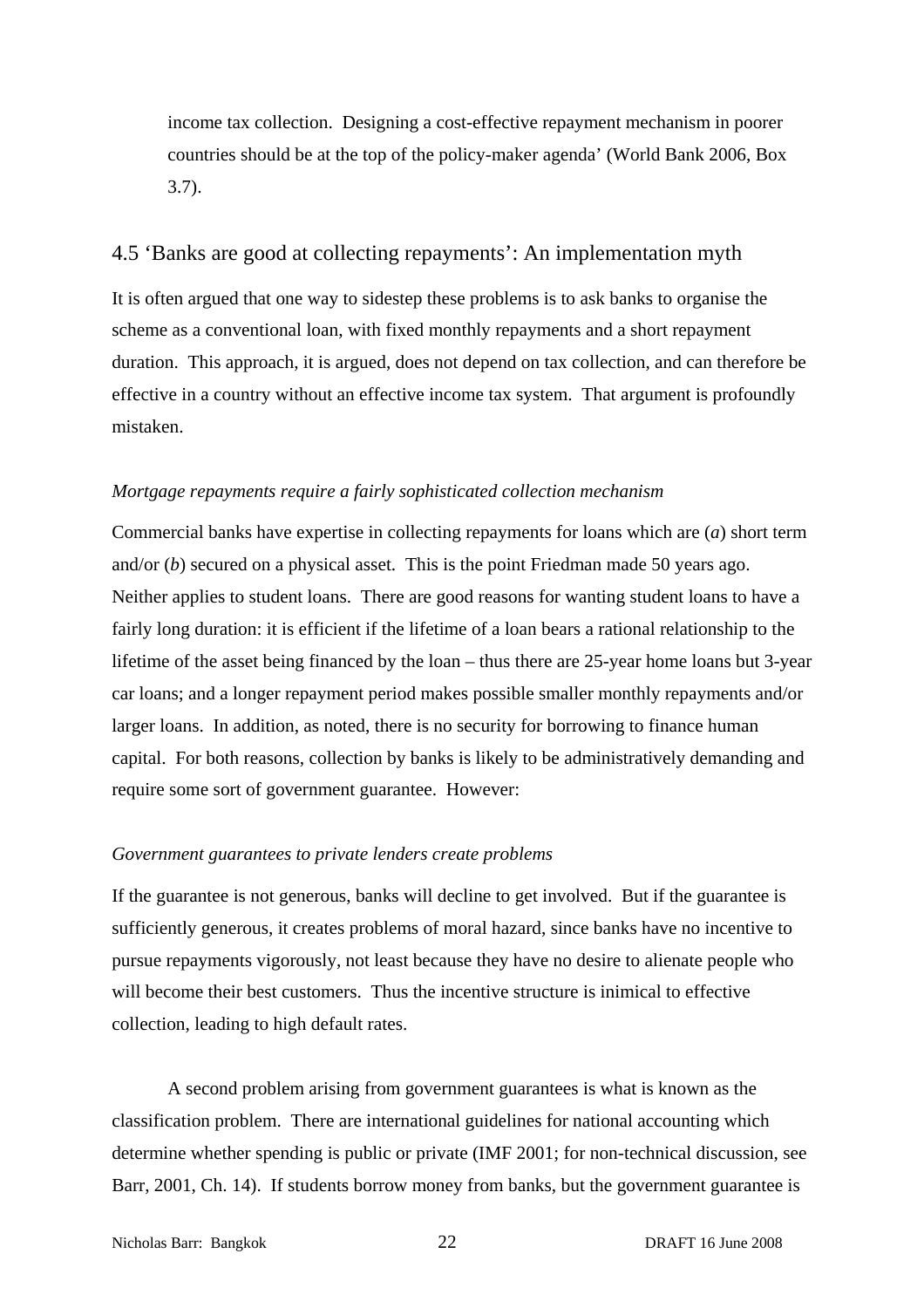generous, the government, in effect, takes the risk of default. Thus there is no risk transfer and, under international guidelines, lending by banks to students counts as *public* borrowing. The US system – with a government guarantee for loans that are classified as private – ignores the rules. Ignoring the rules is not an option for developing countries.

The classification problem is central to discussion of ways of bringing private finance into postcompulsory education as, for example, in Hungary. This topic is rarely discussed and little known, but a developing country ignores it at its peril.

#### *A public collection agency?*

On the face of it, public collection of conventional repayments might work better. However, this approach requires considerable administrative capacity. Even where that administrative capacity exists, the public sector ends up running a student loan collection agency *and* a tax collection system, raising the question of whether resources devoted to collecting mortgagetype student loan repayments might not be used better to bolster the effectiveness of the tax system. In the United Kingdom, the need for the Student Loans Company to conduct an annual reconciliation of individual accounts with the tax authorities helped to strengthen the effectiveness of both institutions.

#### *Mortgage repayments require a capacity to implement an income test*

Whether collected by a public or private agency, mortgage repayments require an income test. If repayments (say \$100 per month) are unrelated to a person's income, a mechanism is needed to protect people with low or no earnings, for equity reasons, to ensure that the scheme remains politically viable, and to protect the credibility of the collection mechanism. But the corollary is that the agency organising repayments has to be able to establish a person's income. This is a difficult task of measurement and enforcement even in an advanced country, let alone in a poorer country which does not have an effective tax system (which was the argument for having mortgage-type loans in the first place). An income test, in short, will be administratively demanding and costly. With a mortgage scheme, these costs will be *in addition* to those of the tax system.

 In sum, mortgage-type loans, for the well-established reasons discussed earlier, work well for physical assets such as housing. With lending for human capital, in contrast, the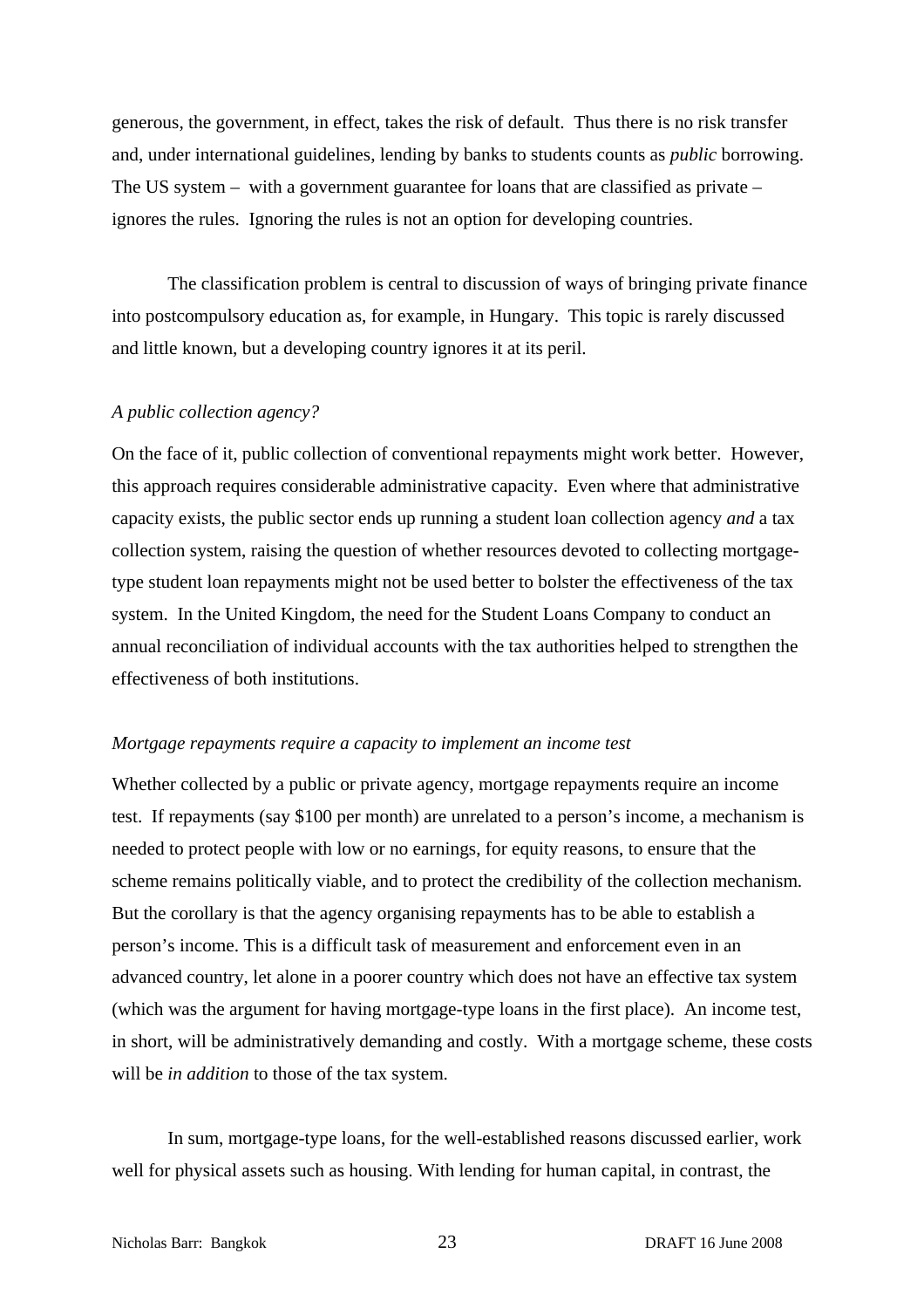theoretical arguments suggest that they expose both borrower and lender to excessive risk and uncertainty. The outcome is inefficient because it wastes talent and inequitable because capital market imperfections bear most heavily on the least well-off. Separately, mortgage loans are considerably more demanding administratively than is generally realized.

## **5 The resulting system**

It is important to be clear that the resulting system is not – and should not be – a free market. It is a regulated market. Universities set fees, but with a maximum fee level established by government. There is continued taxpayer support for teaching. Students apply to the institutions and courses of their choice.

## *Lessons about the role of government*

Economic theory and international experience both suggest that a well-designed system has a continuing important role for government:

- To provide taxpayer support for higher education;
- To regulate the system, both through a maximum level of fees and by ensuring that there is effective quality assurance (the role of government is to make sure that quality assurance happens, not necessarily to provide the service itself);
- To set incentives, e.g. larger subsidies for certain subjects;
- To ensure that there is a good loan scheme; and
- To adopt policies to widen participation.

## *Lessons about the design of student loans*

Economic theory offers a series of conclusions.

- Loans should have income-contingent repayments
- Untargeted interest subsidies prevent the achievement of any desirable policy objective. The default interest rate should be the government's cost of borrowing, in combination with targeted interest subsidies.
- If untargeted interest subsidies are avoided, there should ideally be no income test for loan entitlement.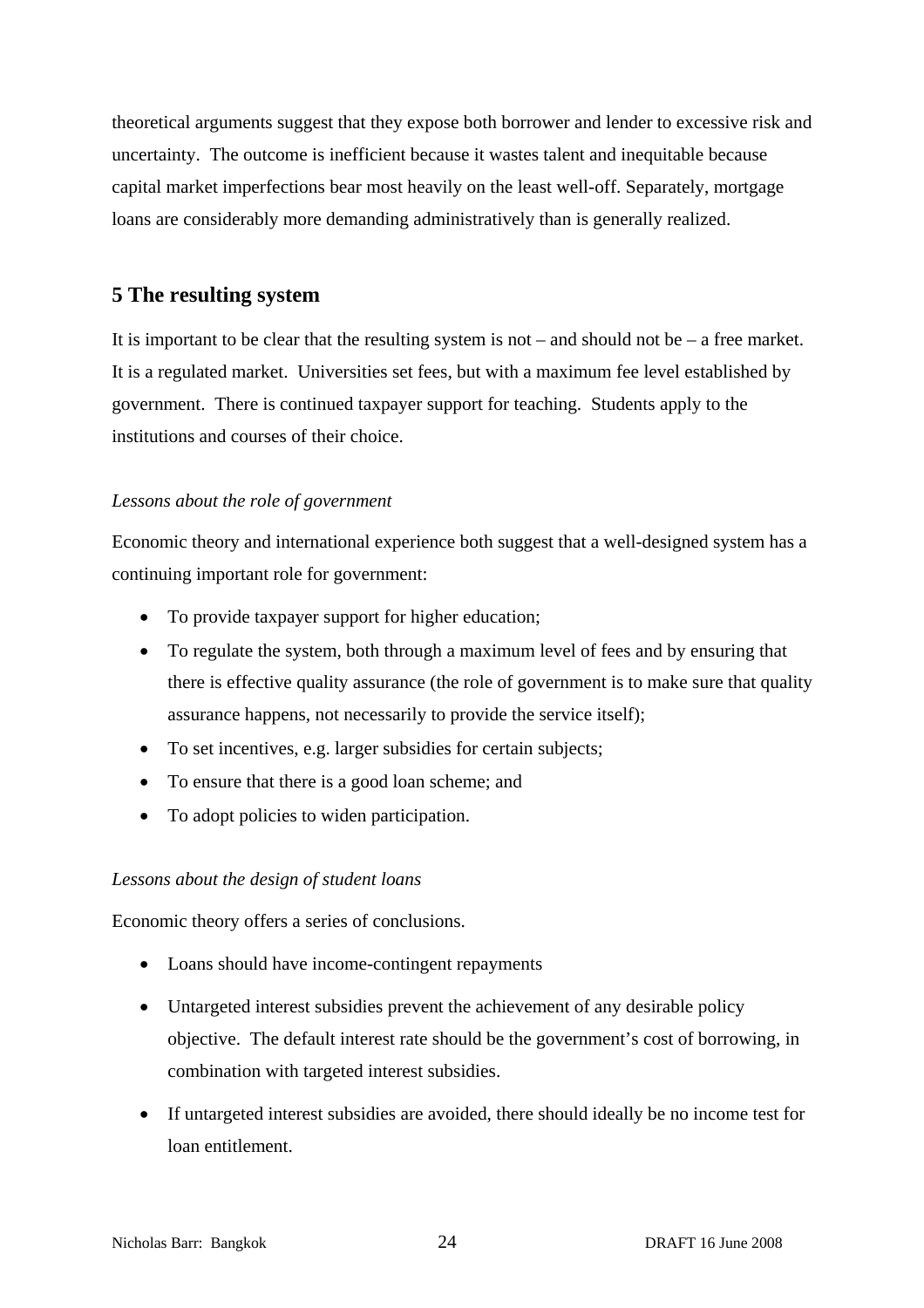- There needs to be a thoughtful choice of the level of income at which loan repayments start and the repayment rate as a fraction of a person's income.
- The design of the loan contract should ensure that emigrants, and others outside the tax net, are required to make repayments.

International experience offers complementary lessons.

- Income-contingent loans do not harm access (Australia, New Zealand, UK, Hungary).
- Interest subsidies are expensive (New Zealand, UK).
- Positive real interest rates are politically feasible (Netherlands, Sweden, Norway, Hungary).
- The design of the loan contract matters.
- The design of the loan matters: it is possible, with care, to design a system with income-contingent repayments but mainly private finance, as in Hungary.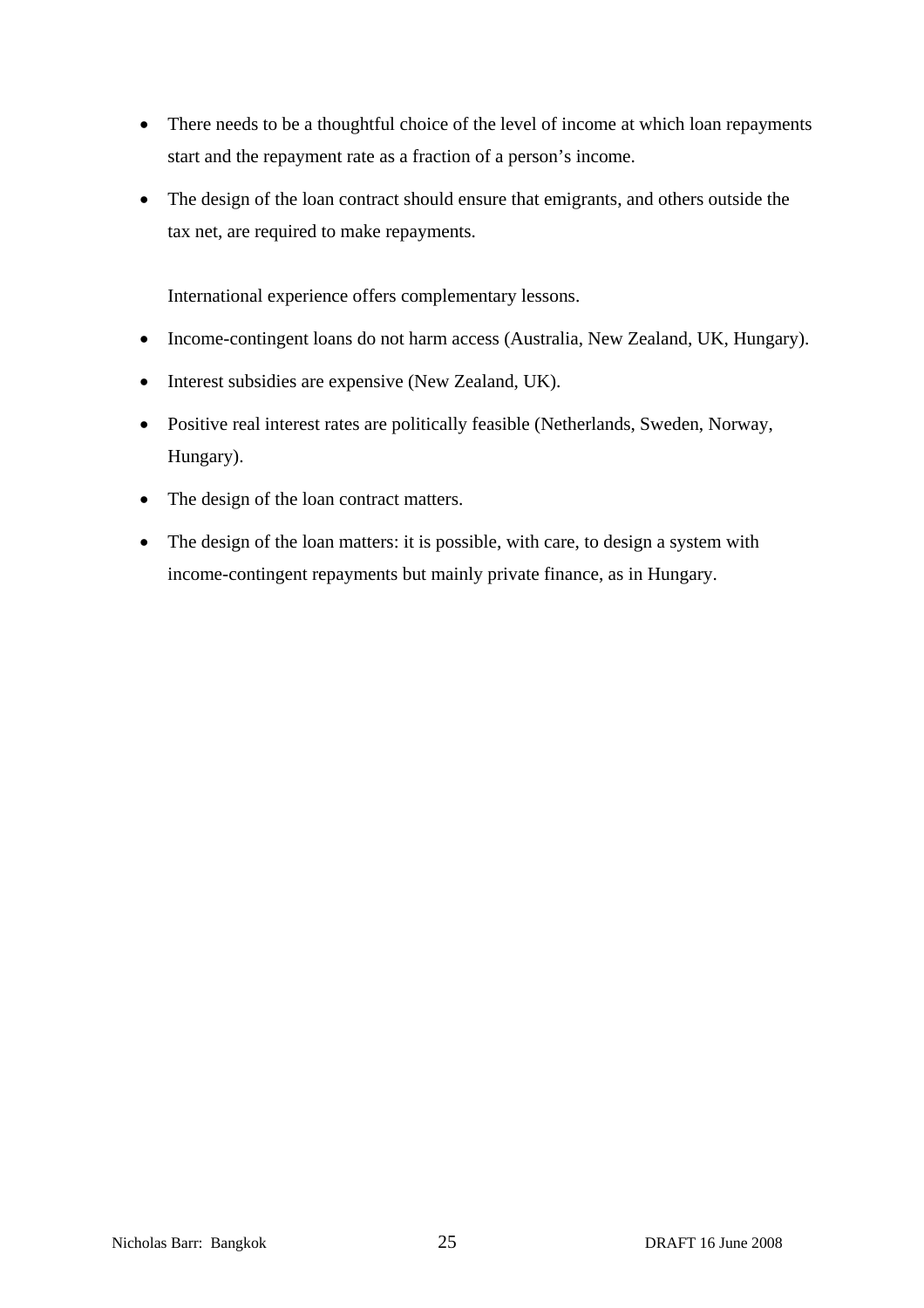## **References**

Barnes, John and Barr, Nicholas (1988), *Strategies for Higher Education: The Alternative White Paper*, Aberdeen University Press for the David Hume Institute and the Suntory-Toyota International Centre for Economics and Related Disciplines, London School of Economics and Political Science.

Barr, Nicholas (1999), 'Comments on "Economic Policy and Equity: An Overview" by Amartya Sen', in Tanzi, Vito, Chu, Ke-young, and Gupta, Sanjeev (eds), *Economic Policy and Equity*, Washington DC: International Monetary Fund, pp. 44-8.

Barr, Nicholas (2000), 'The benefits of education: what we know and what we don't', in *Economic Growth and Government Policy*, Papers presented at a HM Treasury seminar held at 11 Downing Street on 12 October 2000, London: HM Treasury, pp. 33-40, downloadable from http://www.hm-treasury.gov.uk/media/132BF/252.pdf

Barr, Nicholas (2001), *The Welfare State as Piggy Bank: Information, risk, uncertainty and the role of the State*, Oxford and New York: Oxford University Press, downloadable from [http://www.oxfordscholarship.com/oso/public/content/economicsfinance/0199246599/toc.ht](http://www.oxfordscholarship.com/oso/public/content/economicsfinance/0199246599/toc.html) [ml](http://www.oxfordscholarship.com/oso/public/content/economicsfinance/0199246599/toc.html)

Barr, Nicholas (2002). 'Funding Higher Education: Policies for Access and Quality', House of Commons, Education and Skills Committee, *Post-16 Student Support*, Sixth Report of Session 2001-2002, HC445, (TSO, 2002), pp. Ev 19-35.

Barr, Nicholas (2004*a*), 'Higher education funding', *Oxford Review of Economic Policy*, Vol. 20, No. 2, Summer, pp. 264-283.

Barr, Nicholas (2004*b*), *The Economics of the Welfare State*, 4th edition, (Oxford University Press and Stanford University Press, 2004) (also in Korean).

Barr, Nicholas (2008), 'Financing Higher Education: Lessons from Developed Economies, Options for Developing Economies', in Johannes Linn and Boris Pleskovic (eds), *Annual World Bank Conference on Development Economics 2008, Regional: Higher Education and Development*, Washington, DC: World Bank.

Barr, Nicholas and Crawford, Iain (2005), *Financing Higher Education: Answers from the UK*, London and New York: Routledge.

Barr, Nicholas and Diamond, Peter (2008), *Reforming pensions: Principles and Policy Choices*, New York and Oxford: Oxford University Press.

Blaug, Mark (1976), 'The Empirical Status of Human Capital Theory: A Slightly Jaundiced Survey', *Journal of Economic Literature*, September, pp. 827-56, reprinted in Blaug, Mark (1987), *The Economics of Education and the Education of an Economist*, Aldershot: Edward Elgar, pp. 100-128.

Blaug, Mark (1985), 'Where Are We Now in the Economics of Education?', *Economics of Education Review*, Vol. 4, No. 1, pp. 17-28, reprinted in Blaug, Mark (1987), *The Economics of Education and the Education of an Economist*, Aldershot: Edward Elgar, pp. 129-140.